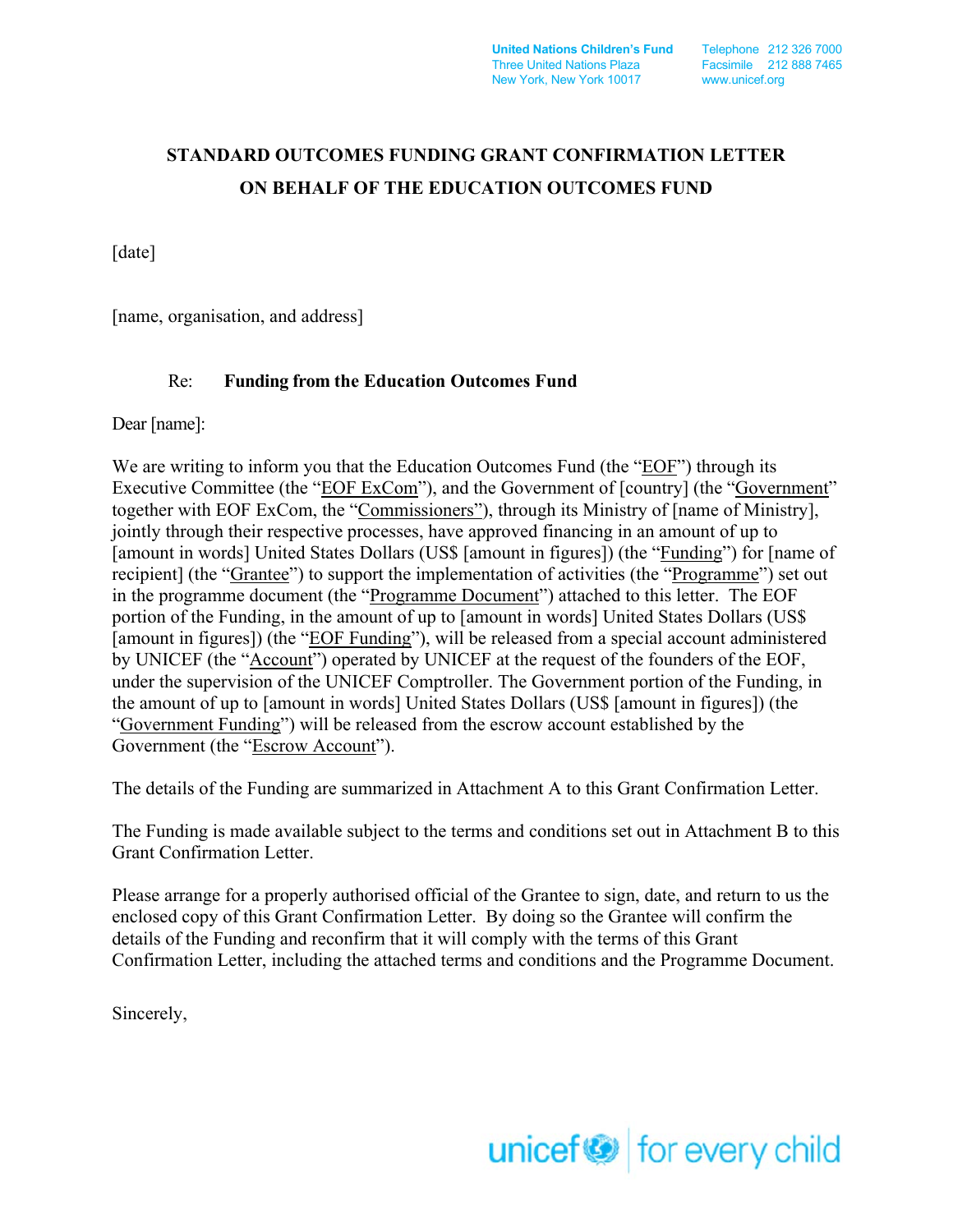Thomas Asare [name] Comptroller United Nations Children's Fund on behalf of the Education Outcomes Fund

[title] on behalf of the Government of [country]

# AGREED ON BEHALF OF [Grantee]:

Name:

Title:

Authorised Official

Date:

cc: Director, EOF Secretariat

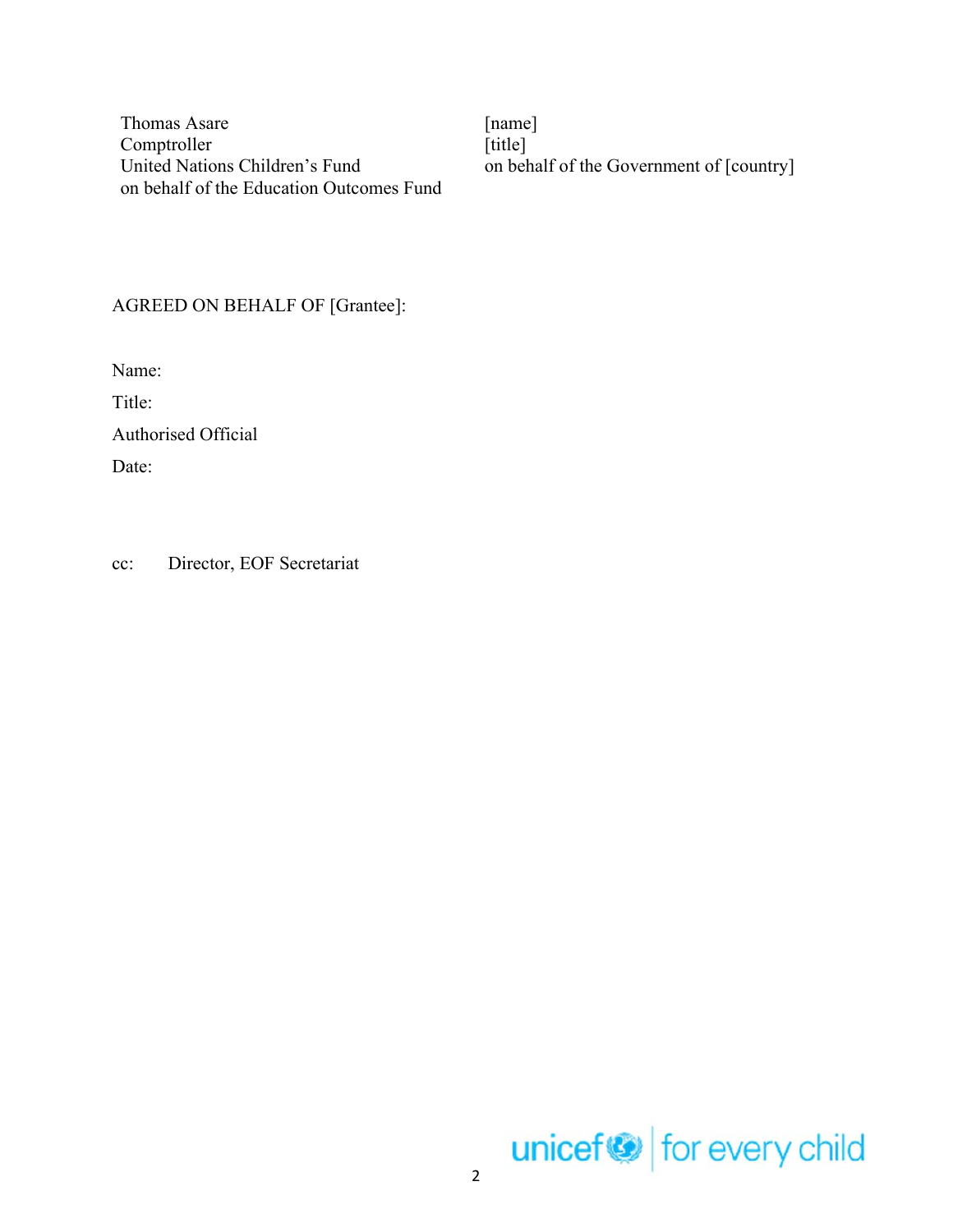# **STANDARD OUTCOMES FUNDING GRANT CONFIRMATION LETTER**

# **ATTACHMENT A**

# **Summary Funding Details**

| 1.                 | Country/Regional/Global:                                          |  |
|--------------------|-------------------------------------------------------------------|--|
| 2.                 | <b>Grantee:</b>                                                   |  |
| 3.                 | <b>Programme Title:</b>                                           |  |
| $\boldsymbol{4}$ . | <b>Programme Outcomes</b>                                         |  |
| 5.                 | <b>Funding Period:</b>                                            |  |
| 6.                 | <b>Funding Amount:</b>                                            |  |
| 7.                 | <b>Disbursement Schedule:</b>                                     |  |
| 8.                 | <b>Grantee Bank Details:</b>                                      |  |
|                    |                                                                   |  |
| 9.                 | <b>Grantee Focal Point:</b>                                       |  |
| 10.                | <b>Focal Point in Secretariat of</b><br>the Education Outcomes    |  |
|                    | Fund:                                                             |  |
|                    |                                                                   |  |
| 11.                | <b>Government Focal Point:</b>                                    |  |
|                    |                                                                   |  |
| 12.                | <b>Email address for Delivering</b><br>reports under this Grantee |  |
|                    | <b>Confirmation Letter and</b>                                    |  |
|                    | <b>Disbursement Notices:</b>                                      |  |
|                    |                                                                   |  |
| 13.                | <b>Focal Point in UNICEF Funds</b>                                |  |
|                    | <b>Support Office:</b>                                            |  |
|                    |                                                                   |  |

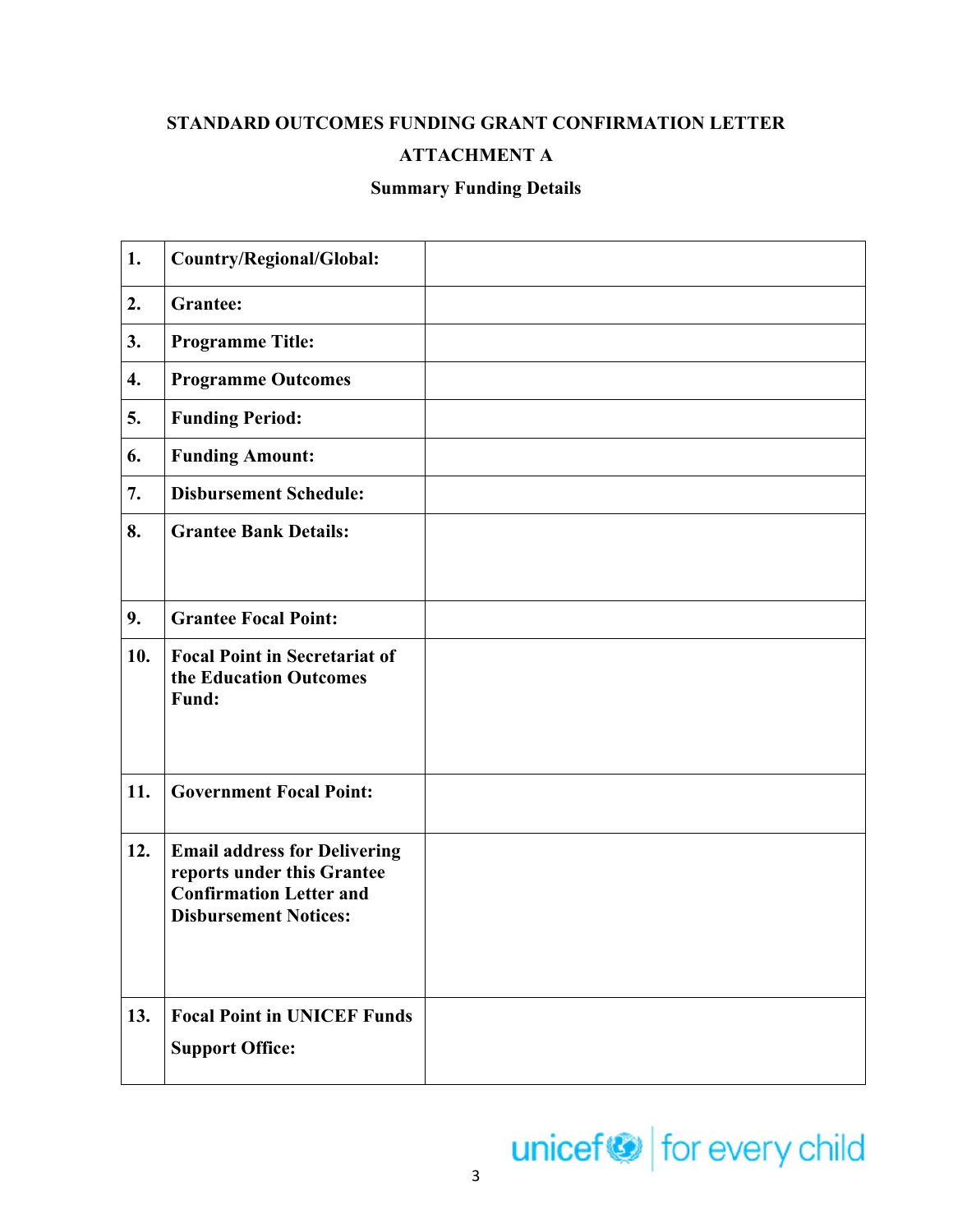# **STANDARD OUTCOMES FUNDING GRANT CONFIRMATION LETTER ATTACHMENT B Terms and Conditions of Funding**

# **Section I Transfer of Funding**

# Outcomes payments

1. In consideration of the achievement of the Programme Outcomes, the Commissioners shall pay the Grantee the Funding (each instalment thereof, an "Outcomes Payment"), calculated in accordance with Part B of the Programme Document (Payment Terms).

2. Subject to the availability of funds in the Account, the EOF Funding will be transferred by UNICEF as the custodian and administrator (the " $FCA$ ") of the Account, in accordance with the payment schedule set out at Part B of the Programme Document (Payment Terms). Each payment will be transferred by wire transfer to the account designated by the Grantee and confirmed in the table in Attachment A to this Grant Confirmation Letter.

3. Subject to the availability of funds in the Escrow Account, the Government Funding will be transferred by the Government in accordance with the payment schedule set out at Part B of the Programme Document (Payment Terms). Each payment will be transferred by wire transfer to the account designated by the Grantee and confirmed in the table in Attachment A to this Grant Confirmation Letter.

# Payment Decision Process

4. The Outcomes Payments shall be determined and made according to the following procedure:

(a) Within ten 10 business days (in New York) of receipt of each Evaluation Report, as defined and set out in paragraph 23 below, (the "Payment Decision Date"), the Commissioners shall provide to the Grantee a joint payment confirmation letter (the "Payment Confirmation Letter") detailing the Outcomes achieved according to the relevant Evaluation Report, and calculating the Funding due in respect of such Programme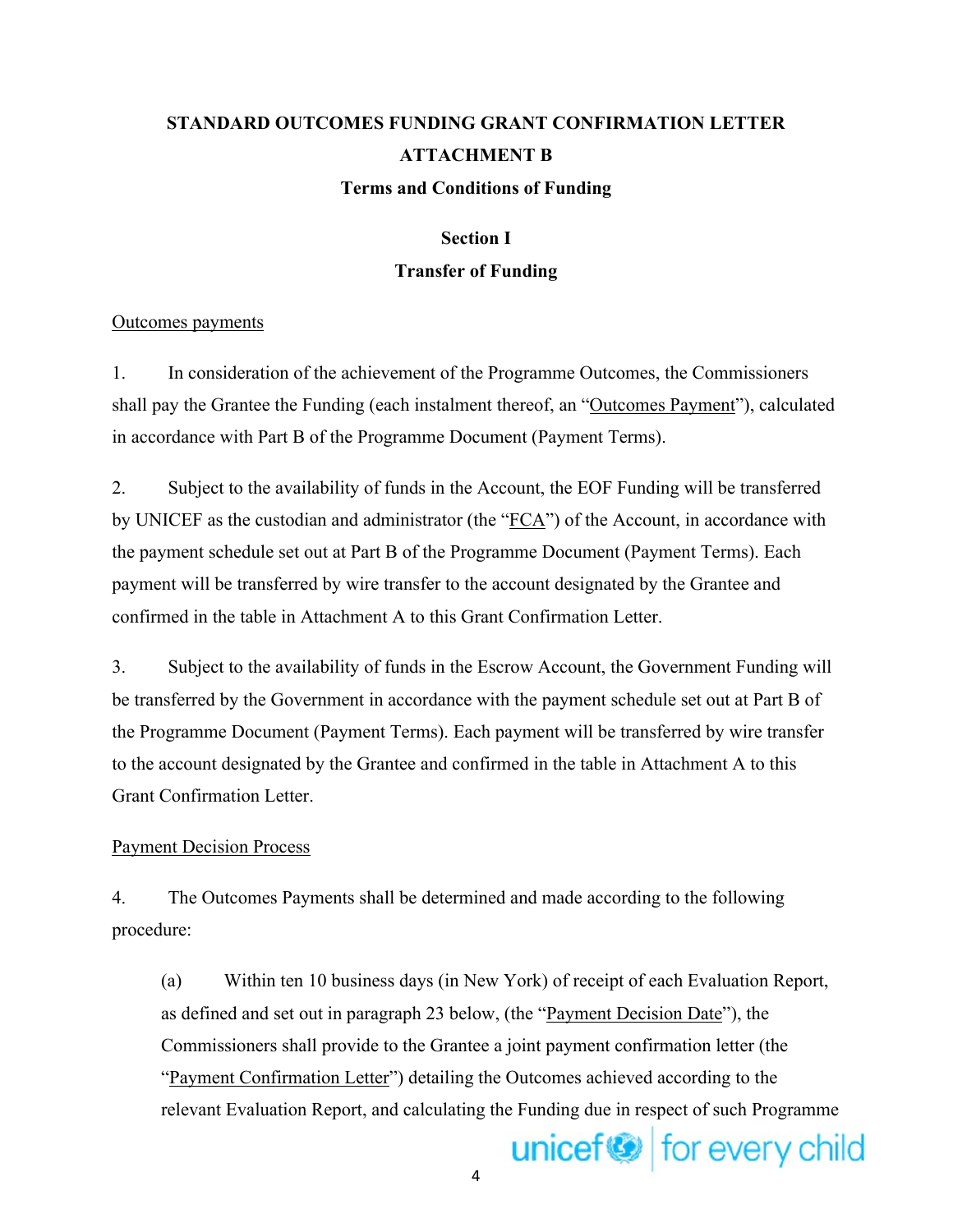Outcomes in accordance with Part B of the Programme Document (Payment Terms), allocated as between the EOF Funding and the Government Funding.

(b) Subject to paragraph 2 of this Attachment, the EOF ExCom shall within five (5) business days of the Payment Decision Date, instruct UNICEF to transfer the EOF portion of the Outcomes Payment set out in each Payment Confirmation Letter, and this payment will be made within twenty (20) business days (in New York) of the EOF ExCom's instruction.

(I) When making a transfer in accordance with paragraph 4(b) of this Grant Confirmation Letter, the FCA will notify the Grantee's Treasury Operations at [*insert email address*] of the following: (a) the amount transferred, (b) the value date of the transfer; and (c) that the transfer is from UNICEF pursuant to this Grant Confirmation Letter.

(II) The Grantee agrees that any disbursement of EOF Funding (including any instalment thereof) is subject to available funds in the Account. Where the balance in the Account on the date of a scheduled disbursement is insufficient to make that disbursement, UNICEF, as the FCA, will consult with the EOF ExCom, through the EOF Secretariat, and make a disbursement, if any, from the available balance in accordance with the EOF ExCom's instructions. The Grantee will be informed accordingly.

(c) The Government shall pay its allocated share of the Outcomes Payment set out in each Payment Confirmation Letter within  $[20]$ <sup>1</sup> business days of receipt of the Payment Confirmation Letter.

(d) The Grantee will promptly acknowledge receipt of funds in writing to the relevant Commissioner.

(e) where the Outcomes Payment due from a Commissioner to the Grantee under this paragraph 4 is not paid within forty (40) business days (in New York) of receipt of the Payment Confirmation Letter, it shall bear interest thereon at [*insert rate*] per year,

<sup>1</sup> **DRAFTING NOTE:** This will need to be confirmed with Government.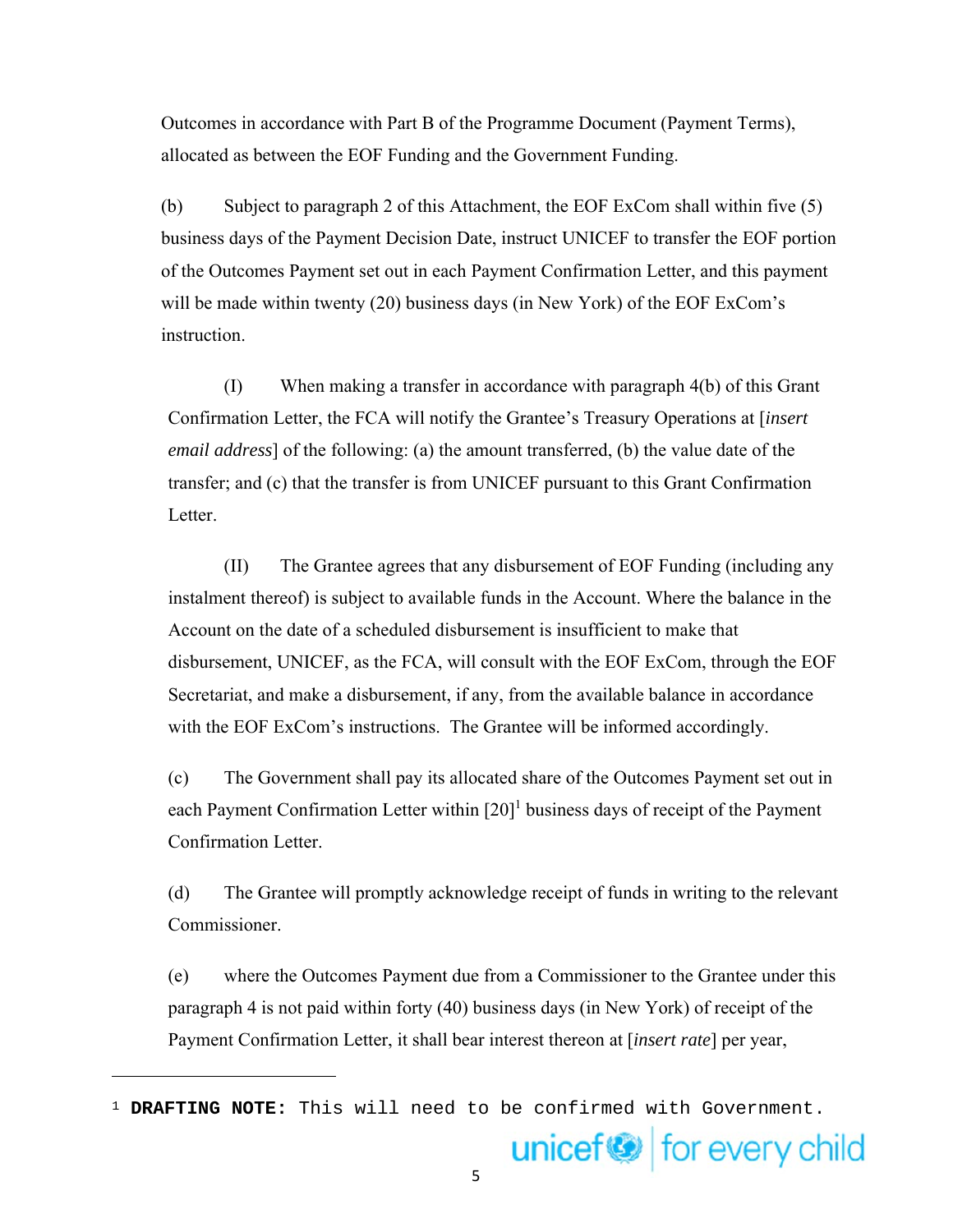calculated daily from the due date until actual payment.

### Advance Payment

5. If a Payment Confirmation Letter is not provided to the Grantee within fifty (50) business days (in New York) of the relevant Payment Decision Date, the Commissioners shall each make a payment to the Grantee as specified in the Programme Document (the combined amount being an "Advance Payment"). The procedure and obligations of the Commissioners and Grantee following an advance payment will be as specified in Part B of the Programme Document (Payment Terms).

#### Payment Dispute

6. Within ten (10) business days (in New York) of receipt of a Payment Confirmation Letter, the Grantee may dispute its validity by notice in writing to the Commissioners. Within ten (10) business days (in New York) following receipt of such notice the Commissioners shall respond as to whether they agree with the statements made in that notice. If the Commissioners indicate that they agree they shall adjust the Outcomes Payments to be made pursuant to the Payment Confirmation Letter or take such other appropriate action.

7. If agreement cannot be reached pursuant to paragraph 6, above, or if the Commissioners do not agree with all or any of the statements made by the Grantee, the matter or matters in question shall be deemed to be referred to dispute resolution in accordance with paragraph 52 below.

# **Section II Grantee Conduct**

#### Grantee's Responsibility for the Programme

8. The implementation of activities described in the Programme Document will be the exclusive responsibility of the Grantee and will be carried out in accordance with its applicable regulations, rules, directives and procedures, including those relating to procurement as well as the selection and assessment of implementing partners (if any). Accordingly, personnel will be

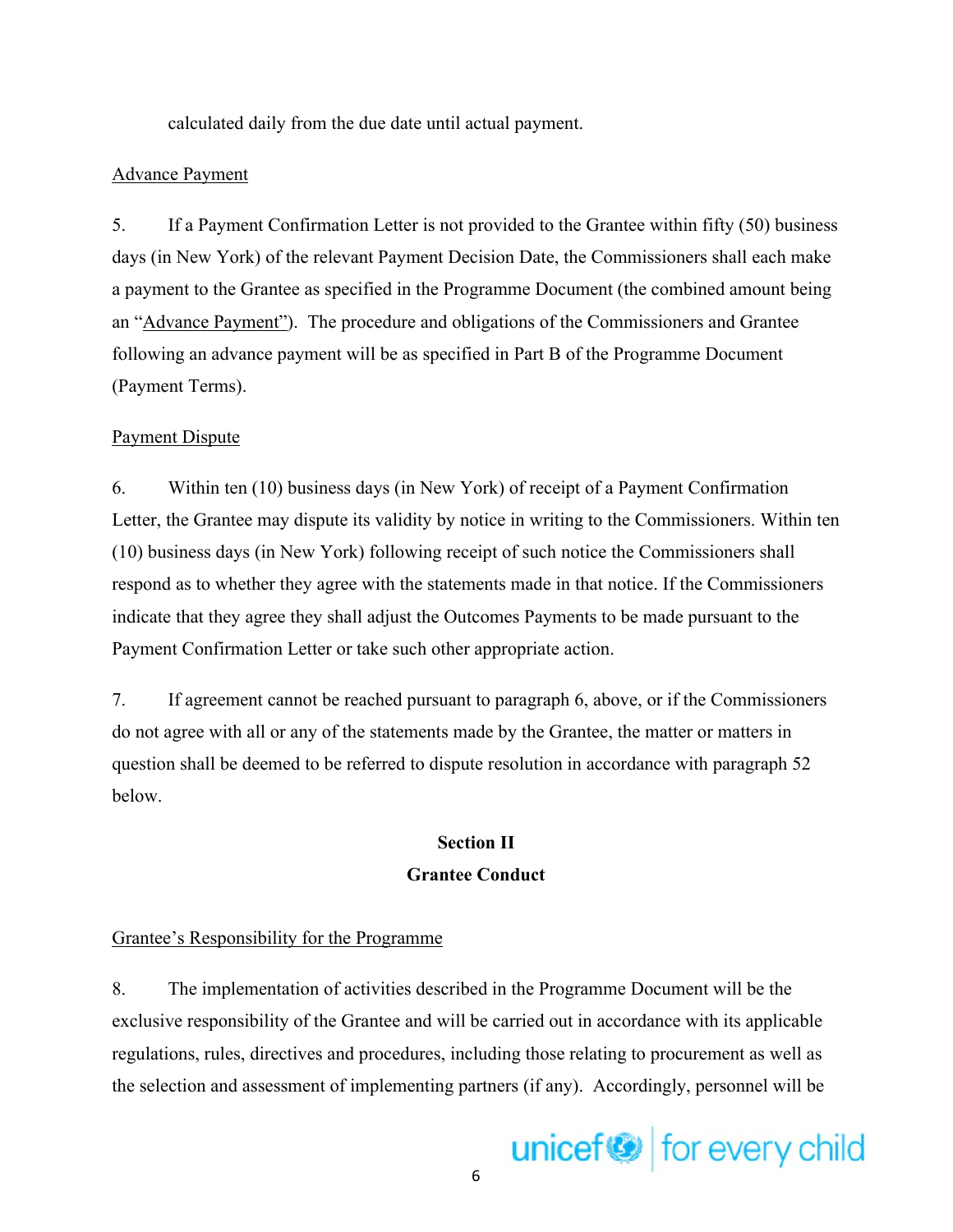engaged and administered, equipment, supplies and services purchased, and contracts entered into in accordance with the provisions of such regulations, rules, policies and procedures.

9. The Grantee takes full responsibility and accountability for implementation of the activities described in the Programme Document and for expenditure of the Funding, and for the acts and omissions of all persons or entities employed by or acting on behalf of or otherwise associated with it, including (but not limited to) any implementing partner, and shall be responsible for handling all suits, claims, demands, and liability of any nature or kind, including their costs and expenses, arising out of acts or omissions of the Grantee, or of the Grantee's employees, officers, agents or sub-contractors or implementing partners (if any), in connection with the Funding including the expenditure of the Funding and implementation of the activities described in the Programme Document.

10. In implementing the activities described in the Programme Document, the Grantee will not be considered as an agent of any other Grantee, the EOF ExCom, the Government, any Outcomes Funder, UNICEF, or the EOF Secretariat and, thus, the personnel of one will not be considered as staff members, personnel or agents of any of the others. The Grantee shall be responsible for handling all suits, claims, demands, and liability of any nature or kind, including their costs and expenses, against any other Grantee, the EOF ExCom, the Government, any Outcomes Funder, UNICEF, or the EOF Secretariat arising out of acts or omissions of the Grantee, or of the Grantee's employees, officers, agents or sub-contractors or implementing partners (if any), in connection with the Funding including the expenditure of the Funding and implementation of the activities described in the Programme Document.<sup>2</sup>

<sup>2</sup> **DRAFTING NOTE**: In the case of UN system organization Grantees, where claims shall be addressed in accordance with their applicable legal frameworks, including host country agreements with the Government, this text is replaced with the following:

Any suits, claims, demands, and liability of any nature or kind, including their costs and expenses, against any other Grantee, the EOF ExCom, the Government, UNICEF, or the EOF Secretariat arising out of acts or omissions of the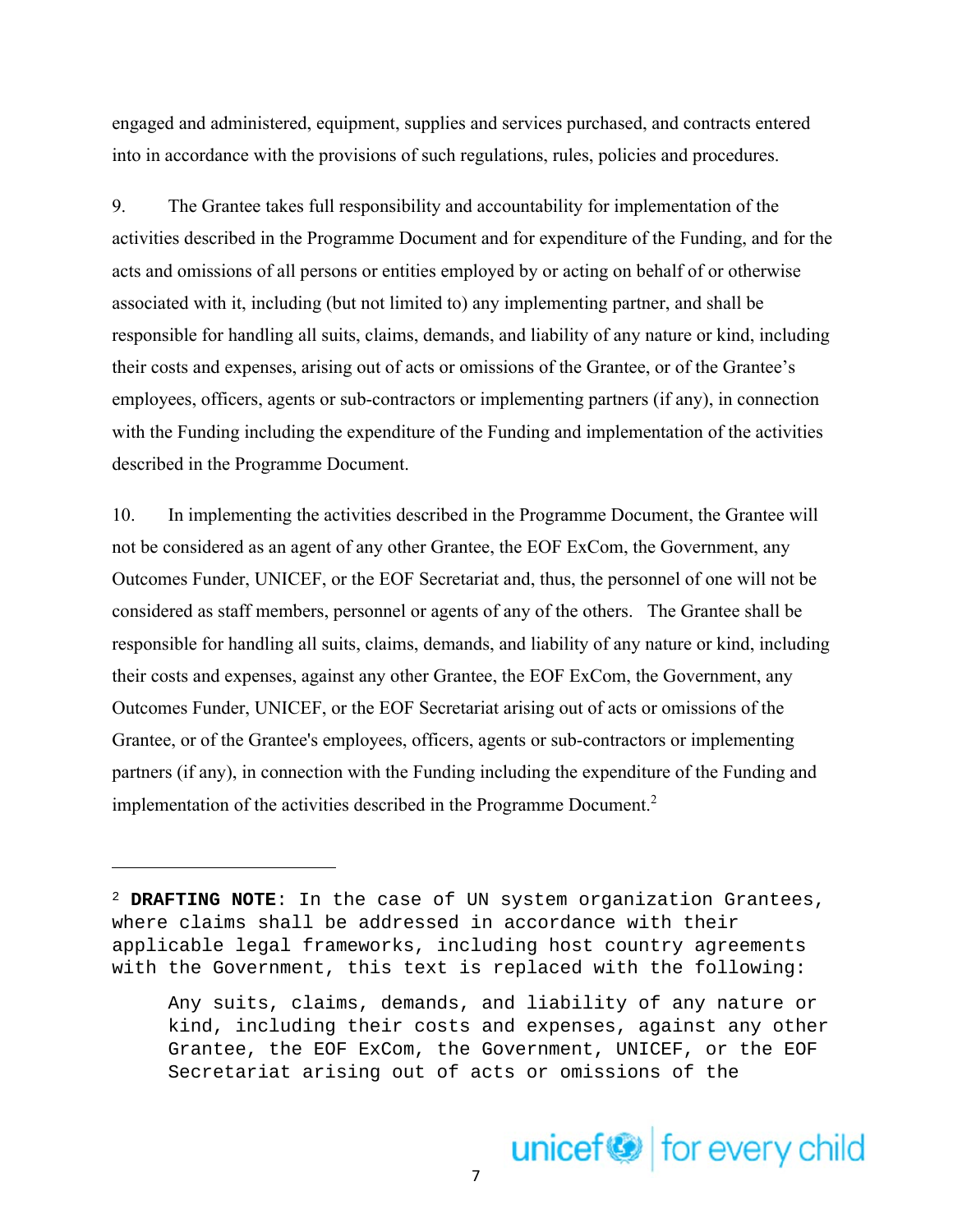#### Ethical Conduct

11. The Grantee will select for work implementing the Programme reliable persons who will perform effectively, respect the local customs, and conform to a high standard of moral and ethical conduct. The Grantee will establish appropriate programmatic safeguard measures in the design and implementation of the Programme, thereby promoting the shared values, norms and standards of the international community. These measures include respect of international conventions on the environment, on children's rights, and internationally agreed core labour standards.

12. Without limiting the generality of the previous paragraph:

(a) The Grantee shall comply with all laws, ordinances, rules, and regulations applicable to it bearing upon the performance of its obligations under the terms of this Grant Confirmation Letter.

(b) The Grantee shall take all appropriate measures to prevent sexual exploitation, sexual abuse and sexual harassment, and child safeguarding violations of anyone by any of its employees, personnel, subgrantees, and subcontractors and shall respond appropriately should violations occur. The Grantee shall also take all appropriate measures to prohibit its employees, personnel, subgrantees, and subcontractors from exchanging any money, goods, services, or other things of value, for sexual favours or activities or from engaging in any sexual activities that are exploitative or degrading to any person. The Grantee shall further ensure that none of its employees, personnel,

Grantee, or of the Grantee's employees, officers, agents or sub-grantees (if any), in connection with the Funding, including the expenditure of the Funding and implementation of the activities described in the Programme Document, shall be addressed in accordance with the Grantee's applicable legal framework, including its status, privileges and immunities under national and international law.

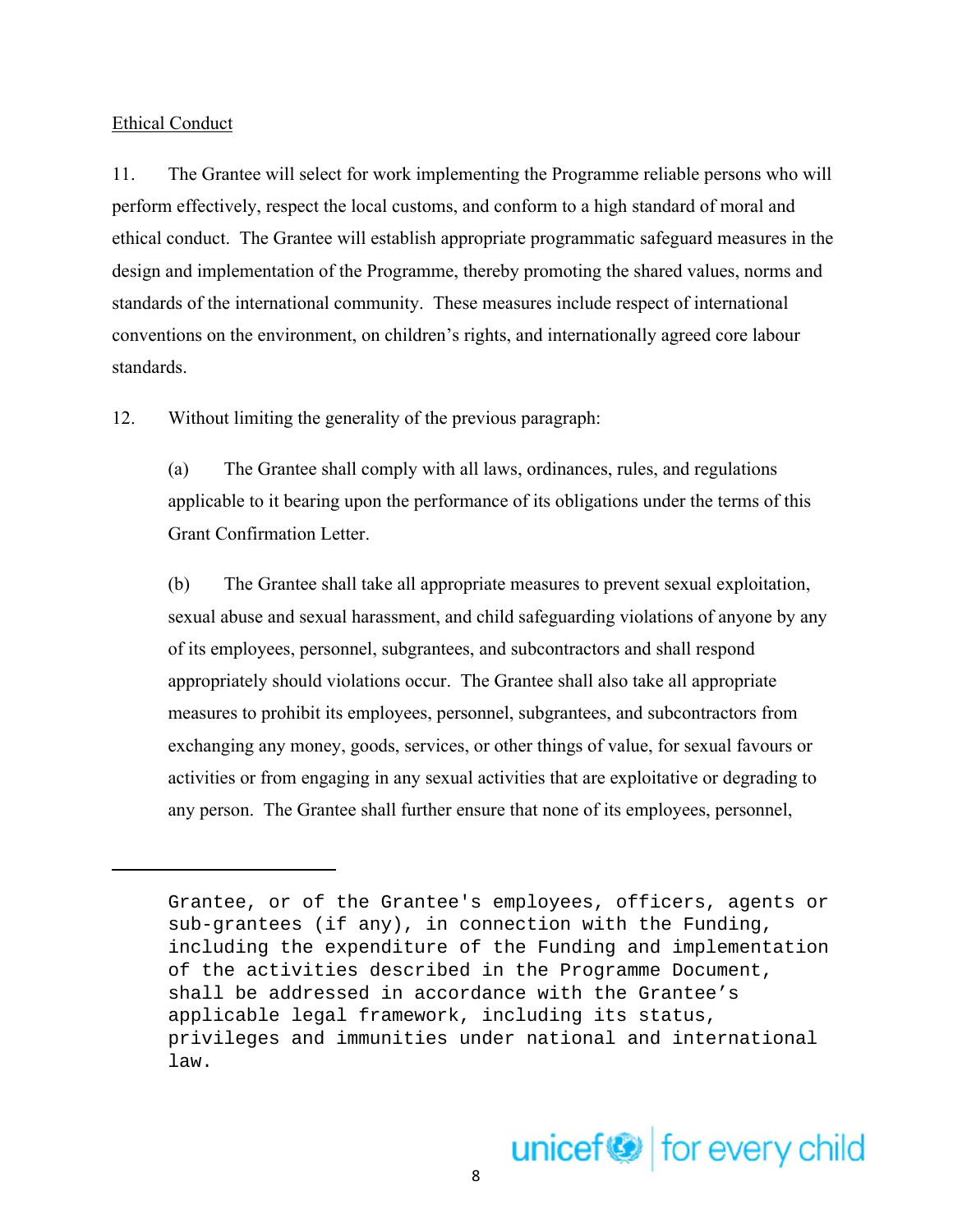subgrantees, and subcontractors exposes any intended beneficiary, including children, to any form of discrimination, abuse or exploitation.

(c) Investigations of allegations of sexual exploitation, sexual abuse, sexual harassment, and child safeguarding violations arising in programmatic activities funded by the Funding will, where appropriate, be carried out by the investigation service of the Grantee in accordance with its rules, regulations, policies and procedures.

(d) The EOF ExCom, the EOF Secretariat, the FCA and the Government, will be promptly notified of allegations of sexual exploitation, sexual abuse, sexual harassment and child safeguarding violations received/under investigation by the Grantee, to the extent that such notification does not jeopardize the conduct of the investigation. Any information provided by Grantee herein, will be shared in accordance with its respective regulations, rules, policies and procedures and without prejudice to the safety, security, privacy and due process rights of concerned individuals.

(e) The Grantee warrants that no member of the EOF ExCom (together with its subcommittee and task teams), employee of UNICEF, personnel of the EOF Secretariat, personnel of the Evaluator, or member or employee of the Government has received or will be offered by the Grantee any direct or indirect benefit arising from the Funding or the award thereof. The Grantee agrees that breach of this provision is a breach of an essential term of this Grant Confirmation Letter.

#### Special Provisions regarding Financing of Terrorism

13. The Grantee confirms that, consistent with UN Security Council Resolutions relating to terrorism, including UN Security Council Resolution 1373 (2001) and 1267 (1999) and related resolutions, it is firmly committed to the international fight against terrorism, and in particular, against the financing of terrorism. Similarly, the Grantee recognizes its obligation to comply with any applicable sanctions imposed by the UN Security Council in addition to any other sanctions regime to which it is subject. In addition to complying with any laws to which it is subject, the Grantee will use all reasonable efforts to ensure that the funds transferred to it in accordance with this Grant Confirmation Letter are not used to provide support or assistance to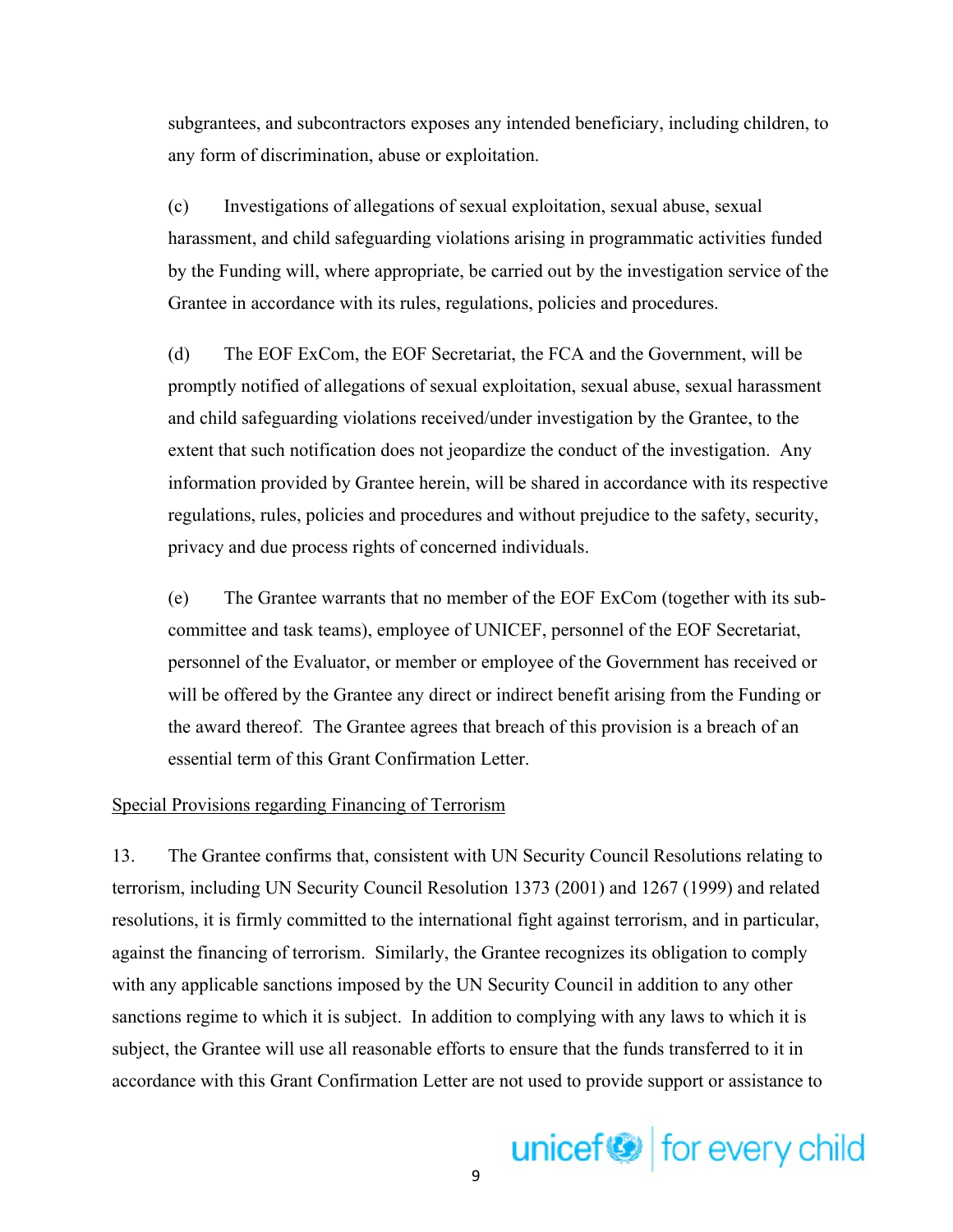individuals or entities associated with terrorism as designated by any UN Security Council sanctions regime. If, during the term of this Grant Confirmation Letter, the Grantee determines there are credible allegations that funds transferred to it in accordance with this Grant Confirmation Letter have been used to provide support or assistance to individuals or entities associated with terrorism as designated by any UN Security Council sanctions regime, it will as soon as it becomes aware of it inform the EOF ExCom, UNICEF, the Government and the Outcomes Funders and, in consultation with the Commissioners, determine an appropriate response.

#### Protections against Fraud and Misuse of the Funding

14. The Grantee recognizes the importance of taking all necessary precautions to avoid the misuse of funds and, to this end, the Grantee will maintain standards of conduct among its staff and personnel, and appropriate oversight and control mechanisms with regard to the use of the Funding by it and by any third party to which some or all of the Funding is transferred, to prohibit corrupt, fraudulent, collusive or coercive practices (including in connection with the award and administration of contracts, grants, or other benefits).

15. If the Grantee receives an allegation of misuse of any of the Funding by the Grantee or any of its staff or personnel or any implementing partner and determines that such allegation is credible enough to warrant an investigation, it will promptly notify the EOF ExCom, through the Director of the EOF Secretariat, the FCA and the Government, to the extent that such notification does not jeopardize the conduct of the investigation. The allegation will be dealt with promptly in accordance with the Grantee's accountability and oversight framework including with regard to initiating and completing an investigation of such allegation. The Grantee will keep the EOF ExCom, the FCA and the Government informed about the progress of the investigation. Promptly upon completion of the investigation, the Grantee will inform the EOF ExCom, the FCA and the Government about the results of the investigation and agree on the appropriate application of paragraph 17 below.

16. The Grantee acknowledges that the Government and EOF ExCom may, at the request of any Outcomes Funder or at its own initiative, request that the Grantee or another entity conduct an enquiry, review, or investigation into credible allegations of misuse of any of the Funding.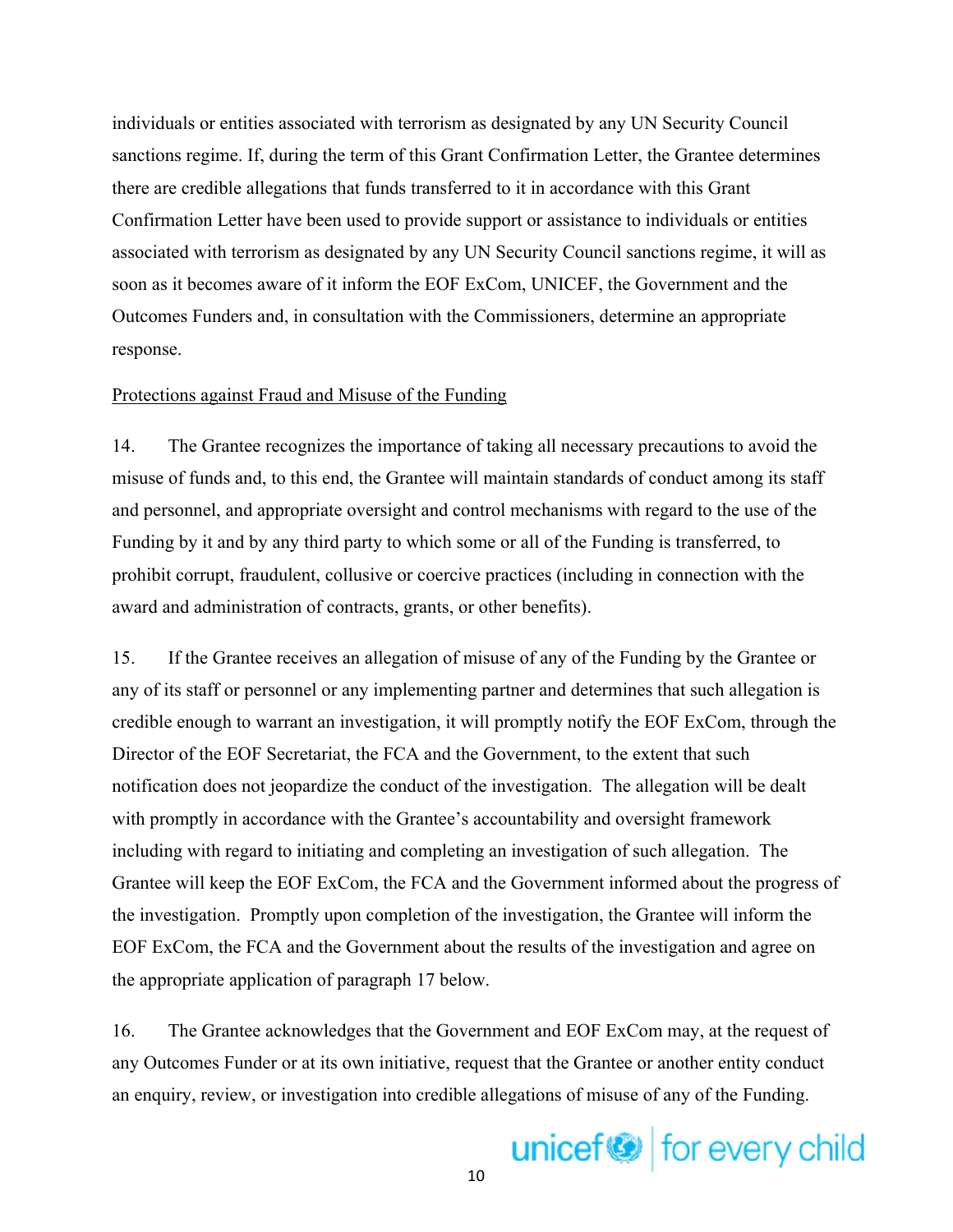The Grantee will promptly undertake such enquiry, review, or investigation at its own expense and report the results to the EOF ExCom and the Government. The Grantee will ensure that its sub-contractors and implementing partners (if any) provide, full cooperation in any such enquiry, review, or investigation whether conducted by itself or by another party at the request of the EOF ExCom or the Government.<sup>3</sup>

17. If the EOF ExCom determines that any portion of the Funding, or any supplies and equipment purchased using the Funding, have not been used in accordance with this Grant Confirmation Letter (including where there has been theft or diversion by reason of fraud or corruption):

(a) at the instruction of the EOF ExCom, this Grant Confirmation Letter may be suspended or terminated with immediate effect upon written notice to the Grantee; and/or

(b) the Grantee will either (i) repay to the Account any amounts misappropriated by its own staff as agreed with the EOF ExCom; or (ii) agree with the EOF ExCom on appropriate recovery efforts for any amounts misappropriated by third parties and repay to the Account all amounts recovered.

18. It is understood and agreed that the FCA will convey to each Outcomes Funder information received by it under paragraphs 15 and 16 above, and that an Outcomes Funder may,

The EOF ExCom will refer to the Grantee all allegations of misuse of funds disbursed to the Grantee pursuant to this Grant Confirmation Letter. The allegation will be dealt with promptly in accordance with the Grantee's accountability and oversight framework including with regard to initiating and completing an investigation of such allegation. The Implementer will keep the EOF ExCom, the FCA and the Government informed about the progress of any investigation. Promptly upon completion of any investigation, the Grantee will inform the EOF ExCom, the FCA and the Government about the results of the investigation and agree with the EOF ExCom on the appropriate application of paragraph [14] below



<sup>3</sup> **DRAFTING NOTE**: Where the Grantee is a UN System organization, this paragraph is replaced with the following paragraph: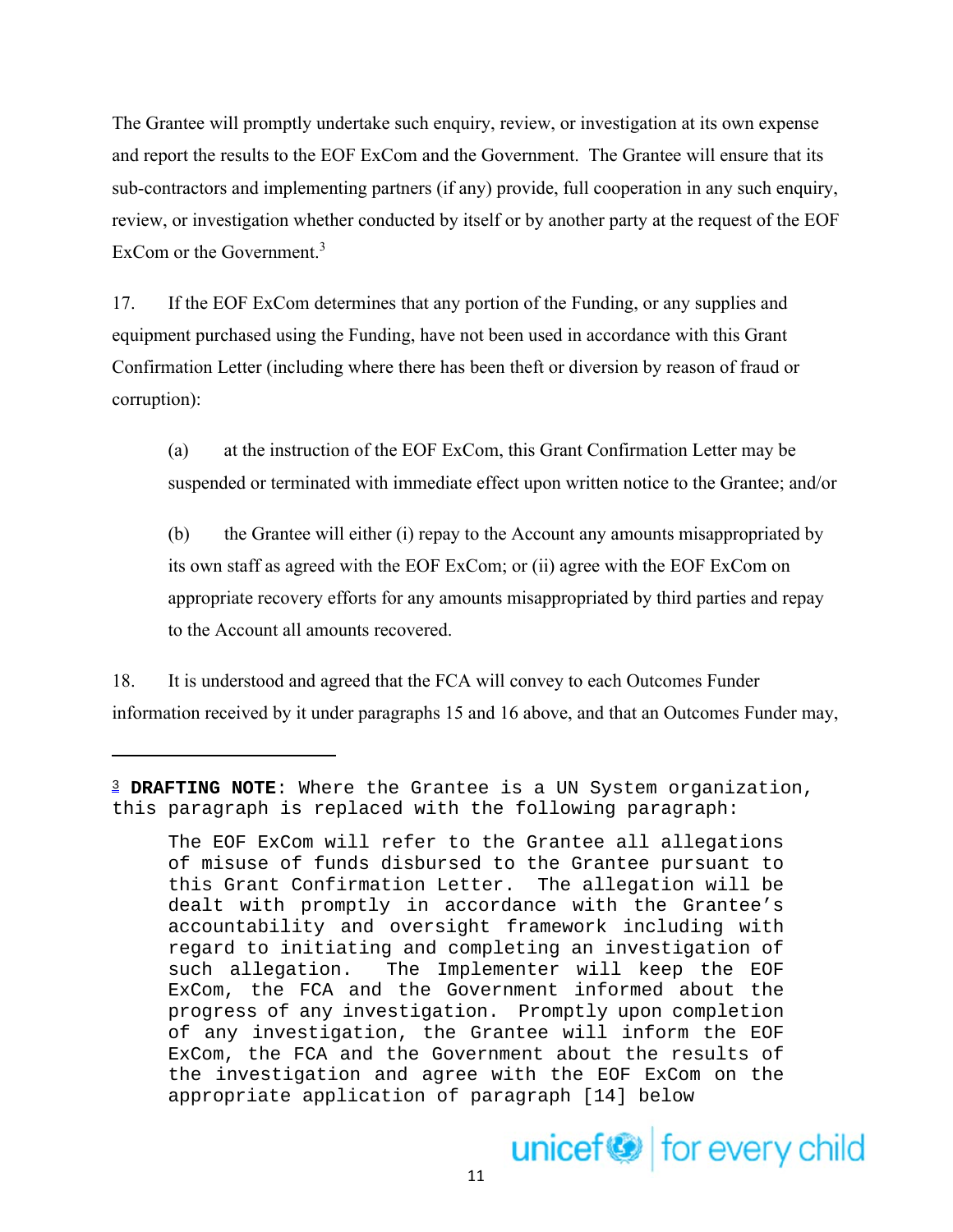following consultation with the EOF ExCom, the FCA and all other Outcomes Funders, and at its own expense, exercise the rights of the EOF ExCom set out in paragraph 17 above.

19. Notwithstanding any other provision of this Grant Confirmation Letter, the Grantee recognises that each Outcomes Funder has reserved the right to withhold continued contributions if the Outcomes Funder reasonably concludes that there is evidence of improper use of funds (including through diversion by reason of fraud or corruption).

### Intellectual Property

20. Except as is otherwise expressly provided for in this Grant Confirmation Letter, or as required in accordance with the Grantee's standard arrangements with the relevant Host Government, all intellectual property and other proprietary rights including, but not limited to, patents, copyrights, and trademarks, with regard to products, processes, inventions, ideas, knowhow, or documents and other materials which the Grantee develops to achieve the Programme Outcomes shall be in the public domain.

# **Section III Reporting; Monitoring and Evaluation; Joint Communication**

### Reporting

21. The Grantee will provide the following reports to the Commissioners:

(a) within [thirty (30) days] of the end of each [six-month period] during the Funding Period, a progress update in its standard reporting format summarizing (i) progress made against achievement of the results set out in the Programme Document and implementation challenges if any, together with results achieved and outputs delivered during the reporting period, and (ii) funds received and the use and expenditure of such funds.

(b) within [ninety (90) days] of the end of each [calendar/school] year, (i) an annual programmatic report in its standard reporting format setting out a detailed description of the activities undertaken, the results achieved and lessons learned [and (ii) an annual financial statement in its standard format setting out the Funding received, with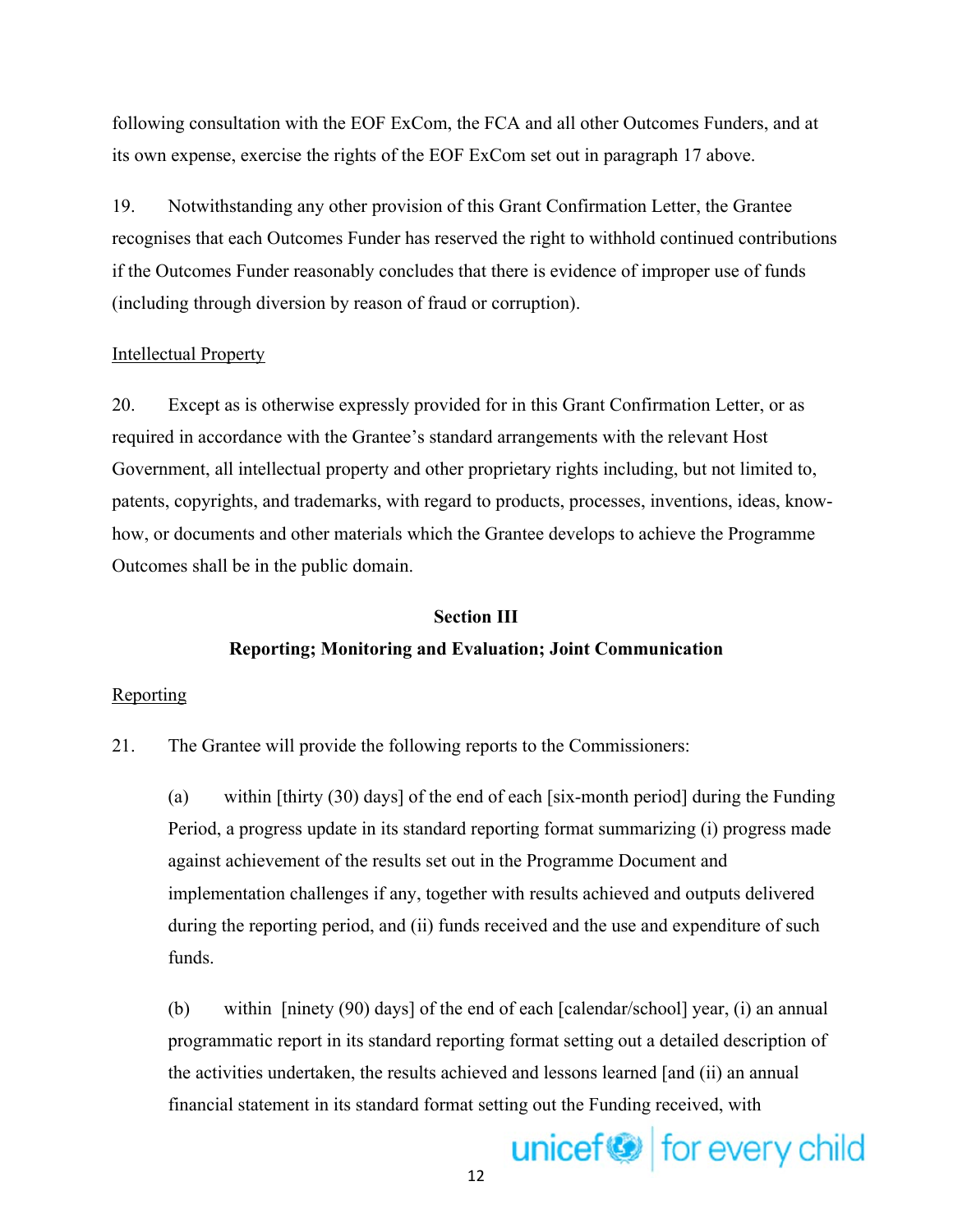Government Funding and EOF Funding separately identified [, and the use and expenditure of such funds,] it being understood that such financial statements shall be certified by the Chief Financial Officer or equivalent officer of the Grantee<sup>4</sup>];

(c) within [six (6) months] of the end of the Funding Period, a final programmatic report covering the entire Funding Period in its standard format;

(d) within [twelve (12) months] of the expiry or termination of the Funding Period, a final financial report covering the entire period of the Funding in its standard format, certified by the Chief Financial Officer or equivalent officer of the Grantee;

- (e) each report specified in the Programme Document;
- (f) such other reports or progress updates as the EOF ExCom and the Grantee may agree, within applicable policies of the Grantee.

The Grantee will transmit the reports referred to in this paragraph 21 as detailed in the Programme Document.

The Grantee will provide regular reports to the Commissioners as detailed in paragraph 14 of the Programme Document.

# Monitoring and Evaluation

22. Monitoring of the implementation of the Programme will be undertaken in accordance with the monitoring arrangements set out in the Programme Document.

23. The Evaluation of the Outcomes achieved by the Programme will be undertaken in accordance with the evaluation procedures set out in the Programme Document ("Evaluation Terms")

<sup>4</sup> **DRAFTING NOTE**: For Grantees that are not UN System organisations, add the following words at this point: "… and, at the request of the EOF ExCom, will be audited subject to the regulations and rules applicable to the Grantee."

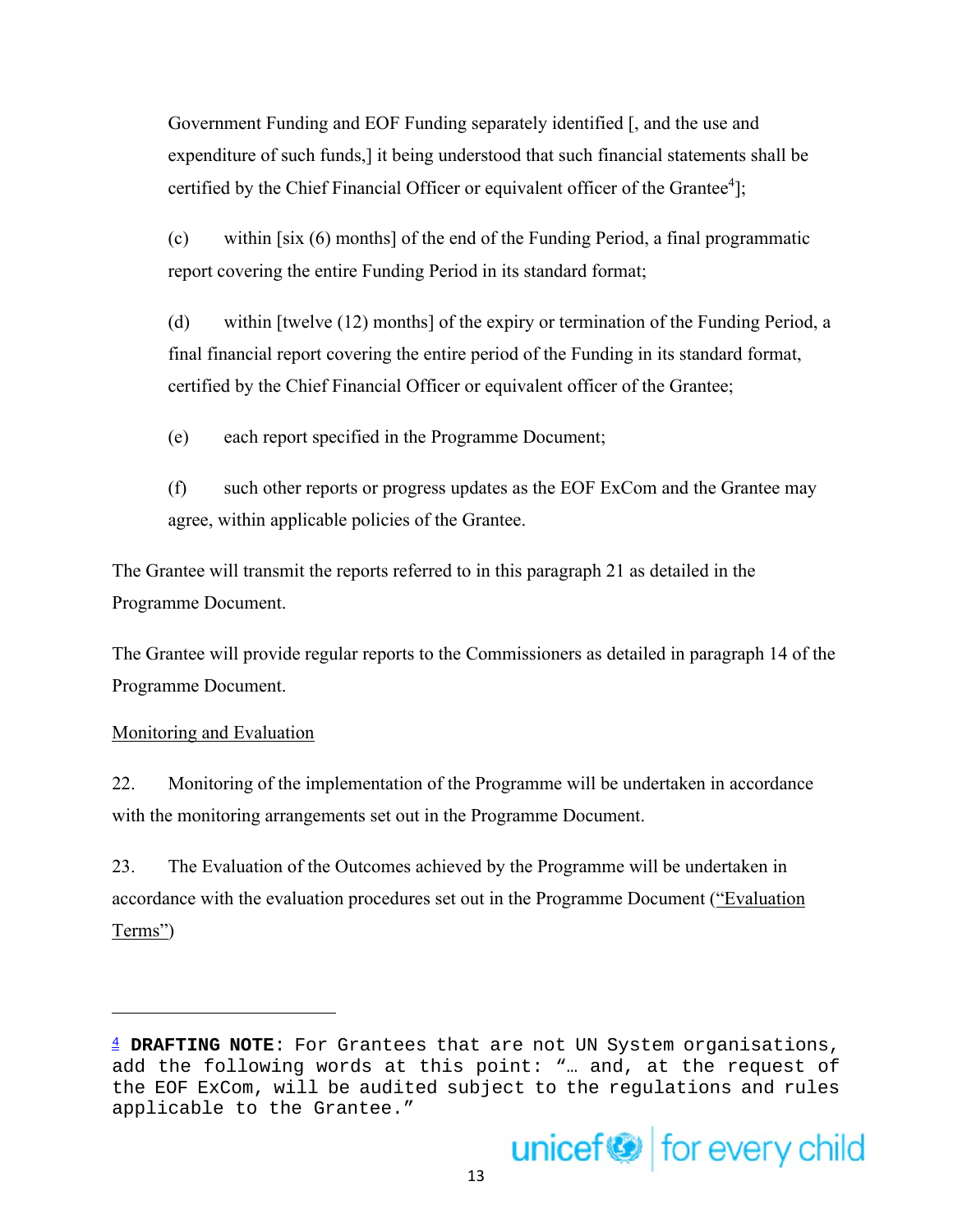(a) An independent expert evaluation of the outcomes achieved by the Programme (the "Evaluation") will be undertaken by an independent expert to be engaged by the EOF Secretariat (the "Evaluator") on the following terms:

(I) An Evaluation Report shall be provided on or shortly before each Evaluation Date as defined in the Evaluation Terms and shall be based on an evaluation conducted in accordance with the Evaluation Terms. The results of the Evaluation will be delivered to the EOF Secretariat and the Government by the Evaluator. The EOF Secretariat will make the results of the Evaluation available to the Grantee.

(II) The Grantee will be required, upon request, to assist in providing relevant information within the limits of its regulations, rules, policies and procedures.

(III) If any Party reasonably considers the Evaluation Terms to be inappropriate the Parties shall negotiate in good faith for a period of thirty (30) business days (in New York) to agree any amendments to the Evaluation Terms.

(IV) It is understood and agreed by the Grantee that (a) the purpose of the Evaluation Report is to determine whether the Outcomes have been achieved; (b) the Evaluation Report is restricted to programmatic assessments and will not constitute or otherwise seek to be, a financial, compliance or other audit of any Programme or use of the Funding.

(V) If the Evaluator fails to produce the Evaluation Report within the timeframe indicated in the Evaluation Terms, or if the Parties agree to replace the Evaluator, then the EOF Secretariat shall, within two months, appoint another Evaluator (which shall be approved by the Government and the Grantee, such consent not to be unreasonably withheld or delayed) to conduct the Evaluation.

#### Evaluation Dispute

(b) Either Commissioner or the Grantee may dispute the validity of the Evaluation Report following the process detailed below.

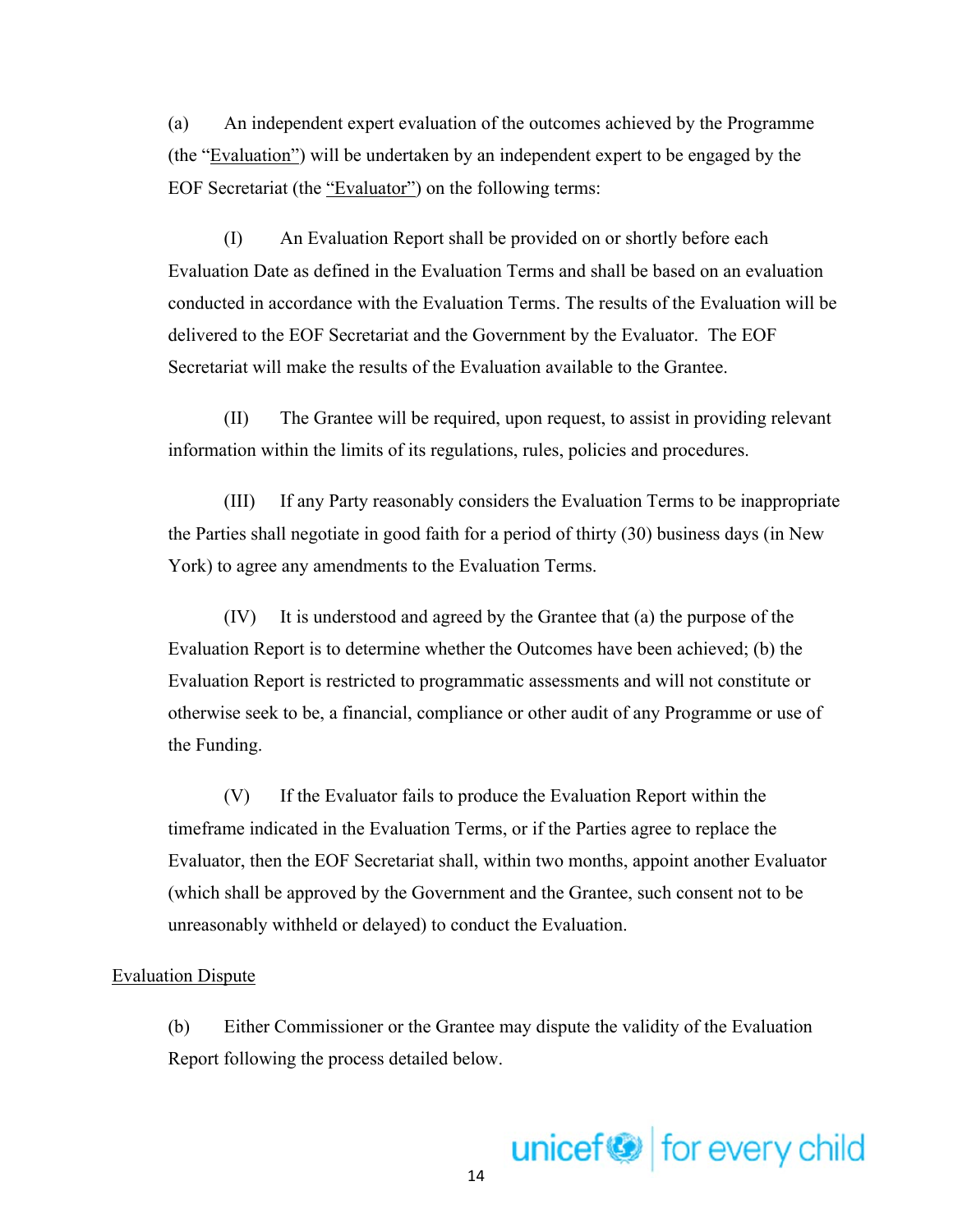(I) Within ten (10) business days (in New York) of receipt of the Evaluation Report, if either the Commissioners or the Grantee believes that the Evaluation Report shows that the Evaluation has been conducted in a way that materially deviates from the Evaluation Terms, it may dispute its validity by notice in writing to the other Party(ies) and to the Evaluator.

(II) Within ten (10) business days (in New York) following receipt of such written notice the receiving Party(ies) shall respond as to whether or not it agrees with the statements made in that notice. If the receiving Party(ies) indicates that it does agree it shall consult, together with the disputing Party and the Evaluator, to adjust the Outcomes Payment or to commission the Evaluator to carry out any additional evaluation work that the Parties agree, acting in good faith, is necessary to determine the Outcomes achieved and calculate an appropriate Outcomes Payment.

(III) If agreement cannot be reached between the Parties pursuant to paragraph 23(b)(II), above, then the matter or matters in question shall be deemed to be referred to dispute resolution in accordance with paragraph 52 below.

(IV) The Commissioners may withhold payment of any disputed amount of the Outcomes Payment pending agreement or determination of the Grantee's entitlement in relation to the disputed amount. If, following the resolution of any dispute in accordance with paragraph  $23(b)(II)$ , above or paragraph 52, below, it is determined that the Commissioners have withheld any amount to which the Grantee was entitled to be paid, the Commissioners shall pay such amount to the Grantee within twenty (20) business days (in New York) of that determination.

24. In addition to the evaluation conducted pursuant to the Evaluation set out in paragraph 23 above, an Outcomes Funder, may separately or jointly with other Outcomes Funders, and following consultation with the EOF Ex-Com, take the initiative to evaluate the Programme. The Grantee will be expected, upon request, to assist in providing relevant information within the limits of its regulations, rules, policies and procedures. All costs will be borne by the respective

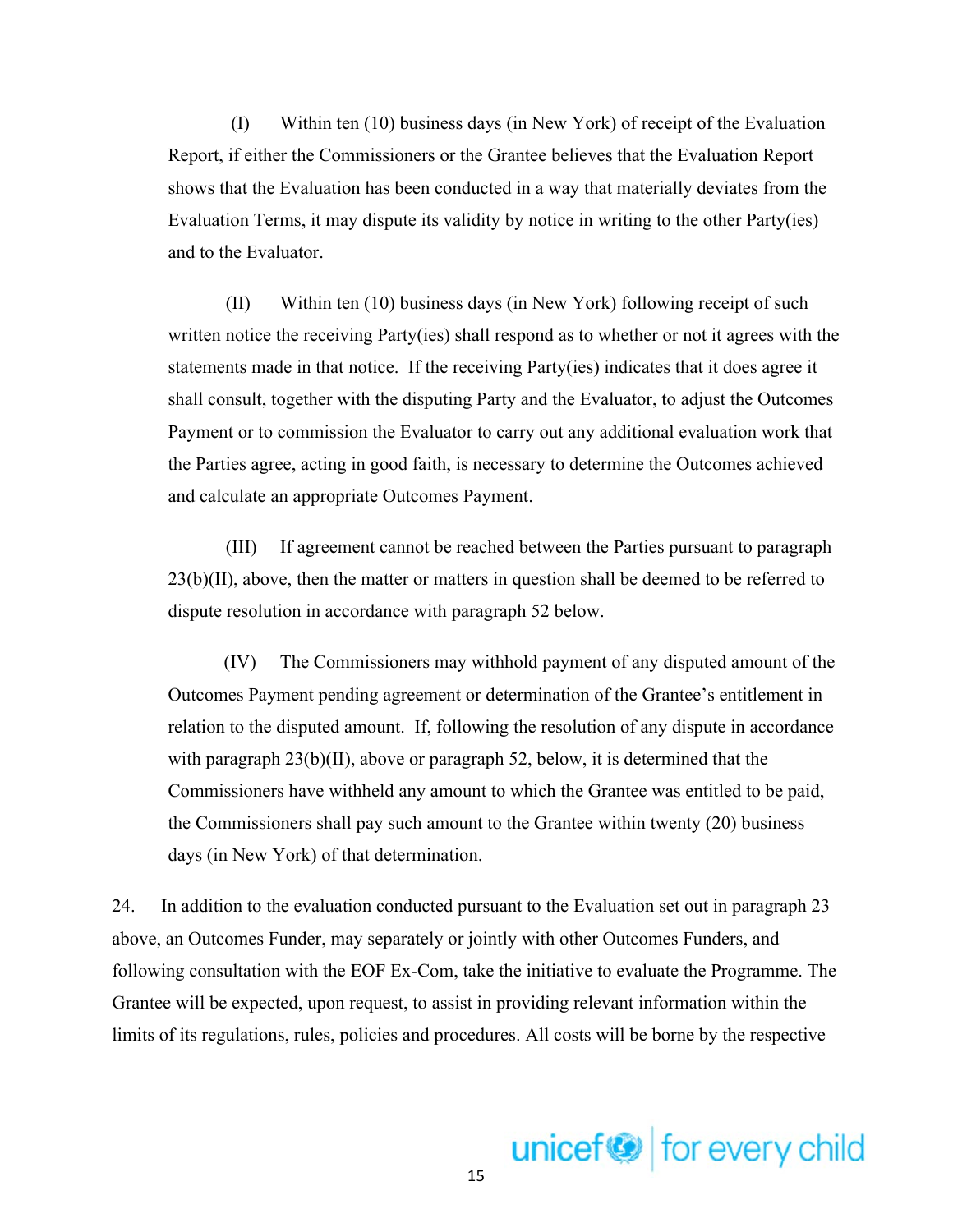Outcomes Funder, unless otherwise agreed.5

# Joint Communication

25. The Grantee will provide its full cooperation with the EOF ExCom's reasonable request for assistance with communication campaigns concerning the Account.

26. The Grantee may refer publicly to the support provided by the Government and the EOF by using the following statement: "[Grantee] gratefully acknowledges financial support provided for this Programme by the Government of [name of country], Ministry of [name of Ministry] and the Education Outcomes Fund", together with such additional acknowledgements as the Government may direct.

27. Neither the Grantee, nor the EOF ExCom (or the EOF Secretariat) will issue any press release or make any public announcement about this Grant Confirmation Letter, or any announcement in connection with the Account or the Escrow Account or containing any emblem or logo of the Grantee, of the Government or of EOF, without the prior written approval of the Government and, in addition, the Grantee or EOF Secretariat respectively.

28. Except as permitted under paragraph 26 or as necessary in order to give effect to the arrangements contemplated in this Grant Confirmation Letter, the Grantee will not use the name, emblem or official seal of UNICEF or the United Nations, or any abbreviation of the name of the United Nations, without the prior written permission of UNICEF.

<sup>5</sup> DRAFTING NOTE: Where the Grantee is an organisation of the UN System, the following sentence will be added at this point: "It is understood by the Outcomes Funder and the EOF ExCom that such evaluations or reviews are to be restricted to programmatic assessments and are not to constitute a financial, compliance or other audit of any Programme or use of Grant funds."

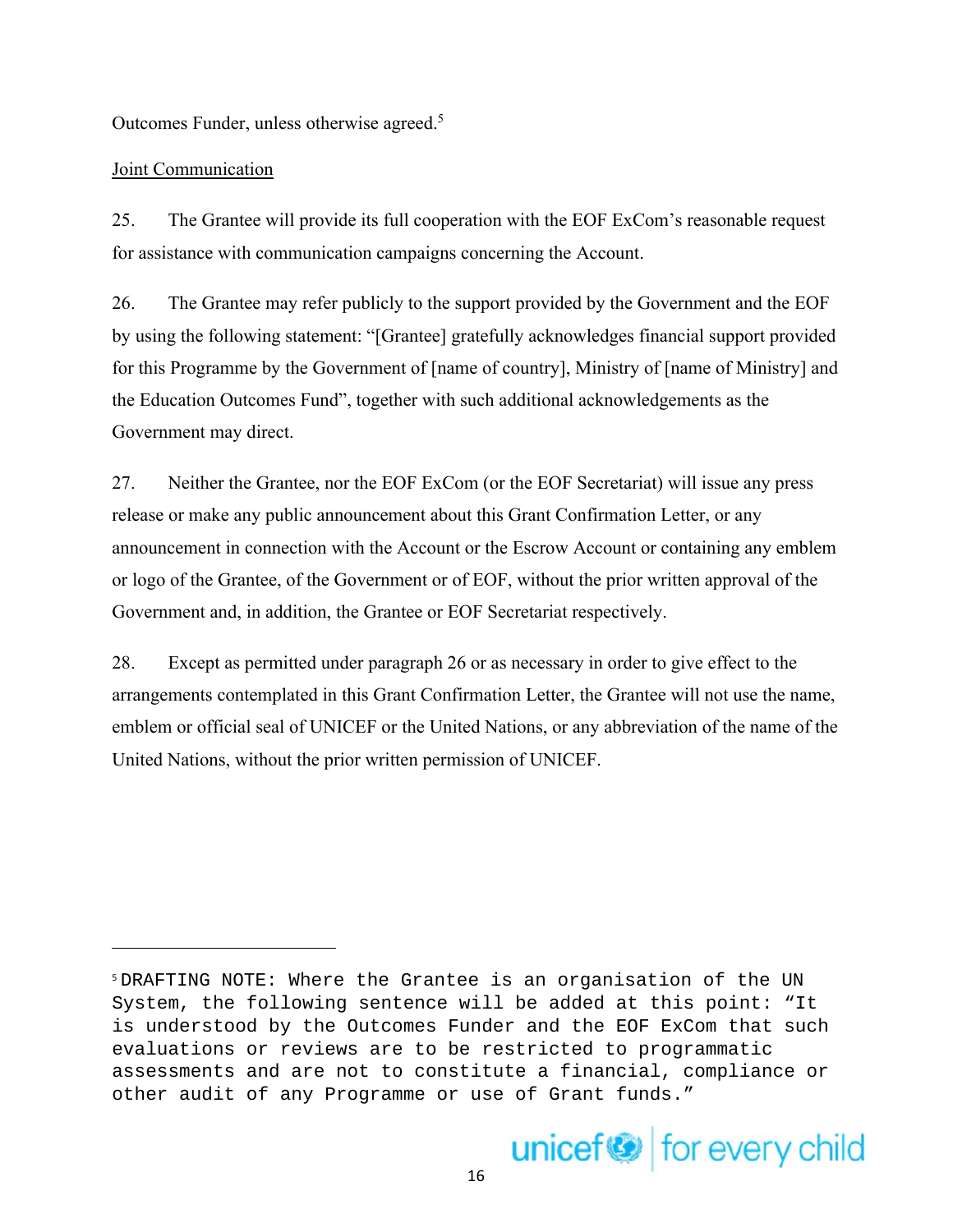### **Section IV**

### **Designated Focal Points**

29. The persons identified in the table in Attachment A to this Grant Confirmation Letter will be the primary focal points for discussion and consultation relating to matters arising out of this Grant Confirmation Letter.

#### **Section V**

# **Entry into Effect, Expiration, Termination; Modification**

### Entry into effect and expiration

30. This Grant Confirmation Letter will come into effect when it has been counter-signed by an authorised official of the Grantee. It will expire on the first to occur of the following:

(a) the winding up of the Account in accordance with relevant provisions of the Standard Financing Agreement/Arrangement for contributions to the Account;

- (b) the winding up of the Escrow Account;
- (c) the date on which it is terminated in accordance with its terms; and
- (d) the expiry of the Funding Period identified in the table on the first page of this Grant Confirmation Letter.

# Suspension of Grant

31. If either of the following events occur the Commissioners (acting independently or jointly) may suspend the release of the Funding:

(a) an investigation under any of paragraphs 9 through 14 (or the equivalent clause of an implementing partner contract) in respect of the Grantee or any implementing partner is ongoing; and

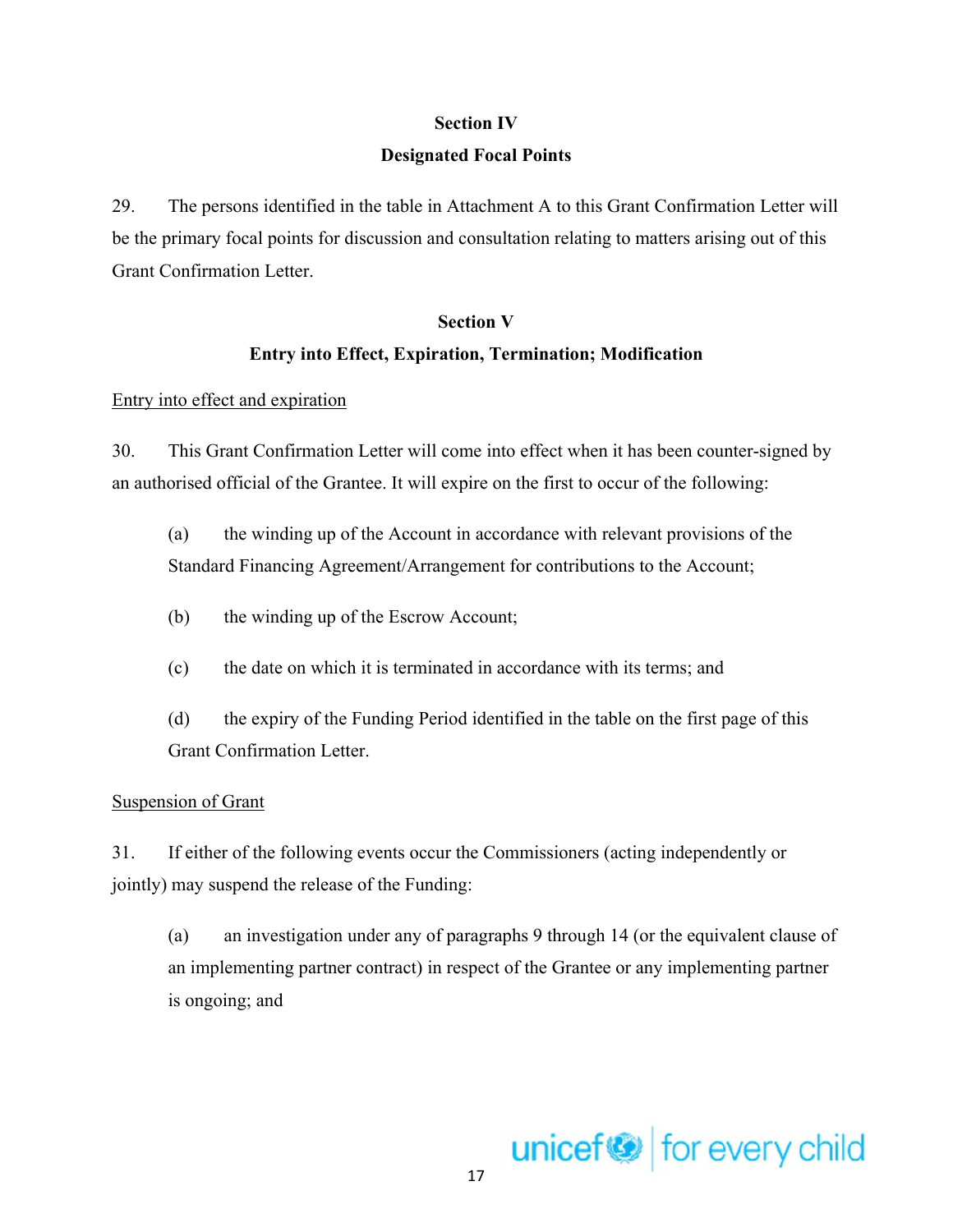(b) either Commissioner has evidence that the Grantee and/or its implementing partners (if any) are under investigation for fraud and such an investigation is likely to be considered detrimental to the continuation of the Programme.

# Termination due to Grantee Default

32. If a Grantee Default has occurred and the Commissioners, acting independently or jointly, wish, as provided for in paragraph 30 above, to terminate this Grant Confirmation Letter, it or they (as the case may be) must serve a Termination Notice on the Grantee. A Grantee Default means one of the following:

(a) the Grantee is in material breach of any of the provisions of Section II (Grantee Conduct);

(b) a material breach of a Grantee obligation under this Grant Confirmation Letter and the Programme Document.

33. This Grant Confirmation Letter will terminate on the Working Day falling forty (40) business days (in New York) after the date the Grantee receives the Termination Notice, unless the Grantee rectifies the Grantee Default within twenty (20) business days (in New York) after the date the Grantee receives the Termination Notice to the reasonable satisfaction of the Commissioners.

34. In addition, this Grant Confirmation Letter may be terminated with immediate effect, upon written notice to the Grantee if the Commissioners, acting independently or jointly, determine that there has been a Grantee Default as a result of a material breach of Section II, paragraphs 11 through 16.

# Commissioner Default

35. Commissioner Default means:

(a) a failure to pay sums properly due and payable under this Grant Confirmation Letter within seven months of their due date;

(b) the failure to commission an Evaluation Report on the Evaluation Terms; or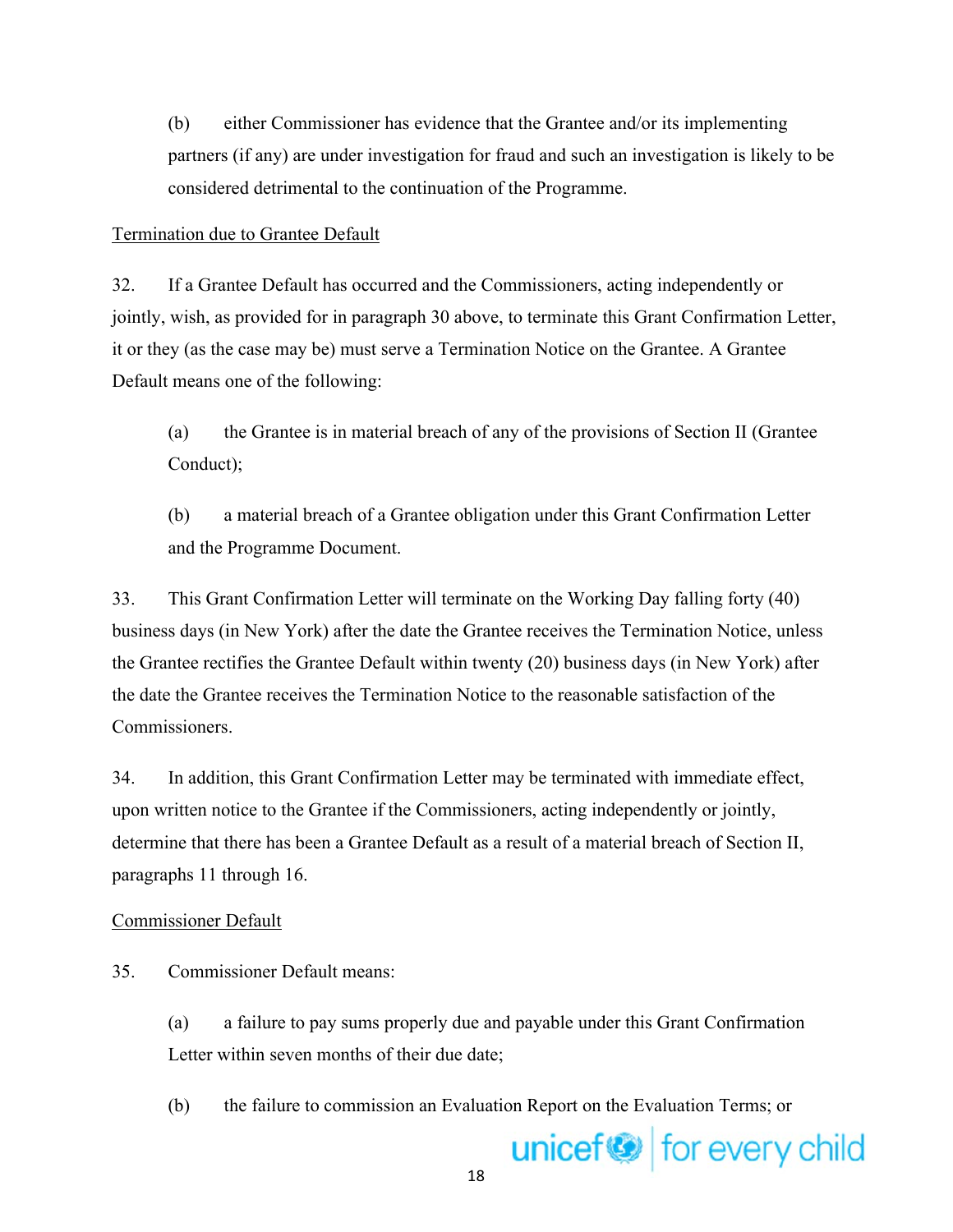(c) a breach of a Commissioner obligation under this Grant Confirmation Letter or breach of Government or EOF ExCom's obligation as set out in the Programme Document, which has, or could be expected to have, a material adverse impact on the Grantee achieving any of the Outcomes.

36. If a Commissioner Default has occurred and is continuing the Grantee may serve a notice to remedy on the Commissioners. The Commissioners shall have forty (40) business days (in New York) to remedy the Commissioner Default following receipt of the notice to remedy. If the Commissioners do not remedy such Commissioner Default in that time and the Grantee wishes to terminate this Grant Confirmation Letter the Grantee may serve a termination notice on the Commissioners.

37. This Grant Confirmation Letter shall terminate on the business day falling forty (40) business days (in New York) after the date the Commissioners are deemed to have received the termination notice addressed to their primary focal points in accordance with paragraph 26, above.

### Voluntary Termination

38. Without prejudice to the Commissioners' other rights and remedies, the Commissioners may, by joint agreement, at their discretion terminate this Grant Confirmation Letter by giving [thirty (30) days'] written notice to the Grantee.

39. Without prejudice to the Grantee's other rights and remedies, the Grantee may at its discretion terminate this Grant Confirmation Letter by giving [thirty (30) days'] written notice to the Commissioners.

### Payment on Commissioner Default or Voluntary Termination

40. On termination of this Grant Confirmation Letter pursuant to paragraphs 35 to 37 or 38 above, the Commissioners shall pay a default termination sum (the "Commissioner Default Termination Sum") to the Grantee within twenty (20) business days (in New York) of the Termination Date. The Commissioners shall be liable for no other payments, to the Grantee or

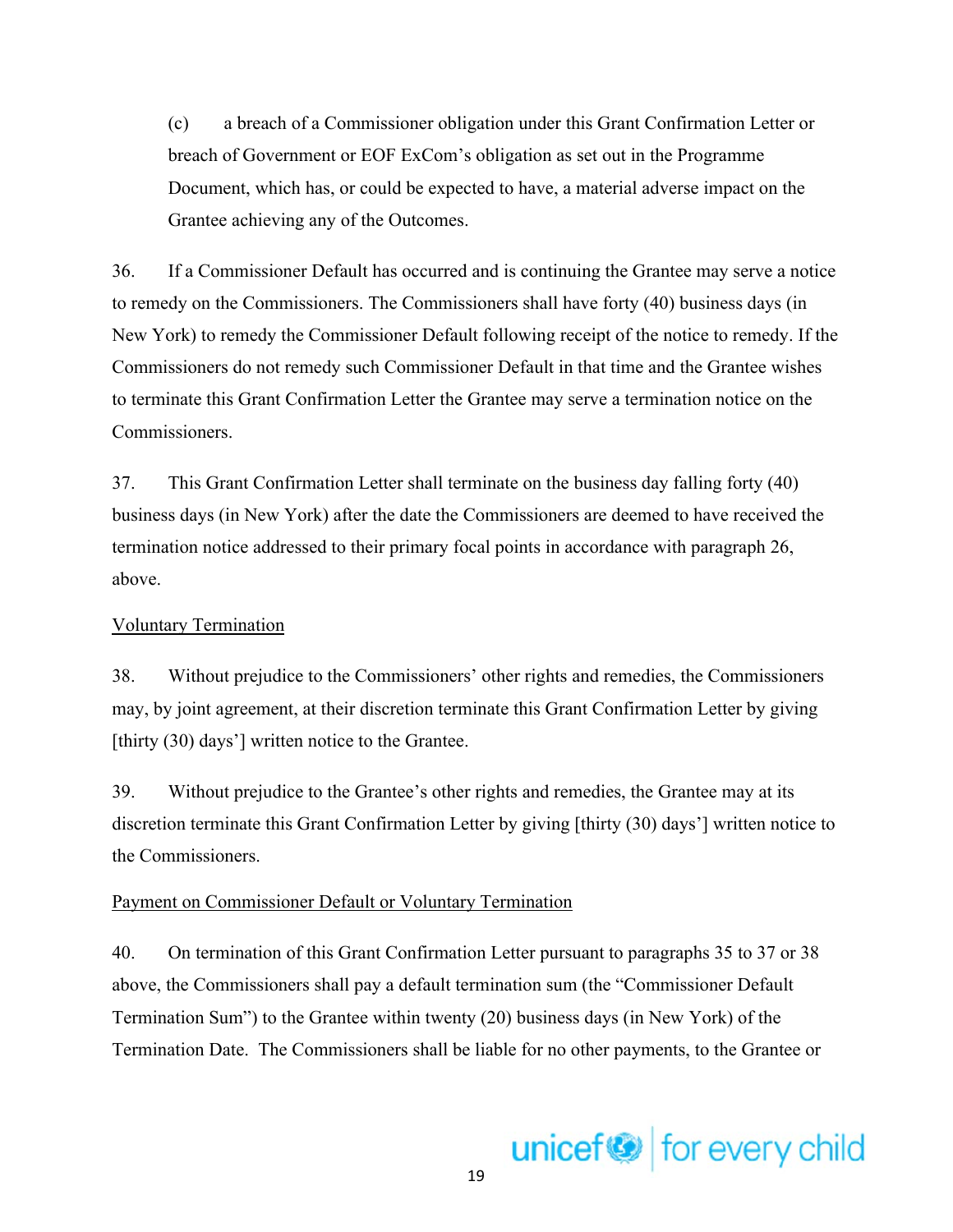any other party, in the event of termination of this Grant Confirmation Letter pursuant to paragraphs 32 to 34 or 39, above.

41. The Commissioner Default Termination Sum is an amount which is reasonably determined by the EOF ExCom and the Government together and allocated between them in proportion to their contribution to the Funding. The Commissioner Default Termination shall be equal to the amount the Grantee would have received (net of any payments already received under this Grant Confirmation Letter) had this Grant Confirmation Letter continued until the Expiry Date and the Grantee had met the Base Case Outcomes defined in the Part B of the Programme Document, less the additional costs that the Grantee could reasonably be expected to have incurred from the Termination Date to the Expiry Date. For the avoidance of doubt, the calculation shall be made without adjusting either the Outcomes Payments or the additional costs for inflation. If the Grantee does not agree (acting reasonably) with the Commissioners' determination the matter shall be determined in accordance with paragraph 52 of the Grant Confirmation Letter. It is understood and agreed that the EOF portion of the Commissioner Default Termination Sum shall come from uncommitted balances otherwise payable to the Grantee from the Account. UNICEF and the EOF Secretariat will have no further duties, obligations or accountabilities to the Grantee in connection with this Grant Confirmation Letter.

#### Significant Events (*force majeure*)

42. If there is a significant event that has a material and detrimental effect on:

(a) the ability of EOF or the Government to make Outcomes Payments under this Agreement;

(b) the ability of the Evaluator to provide an Evaluation Report on the Evaluation Terms;

(c) the ability of the Grantee to implement the Programme as planned; or

(d) the ability of the Evaluation Terms to accurately measure the Outcomes achieved by the Grantee;

then the Parties shall negotiate in good faith for a period of sixty (60) business days (in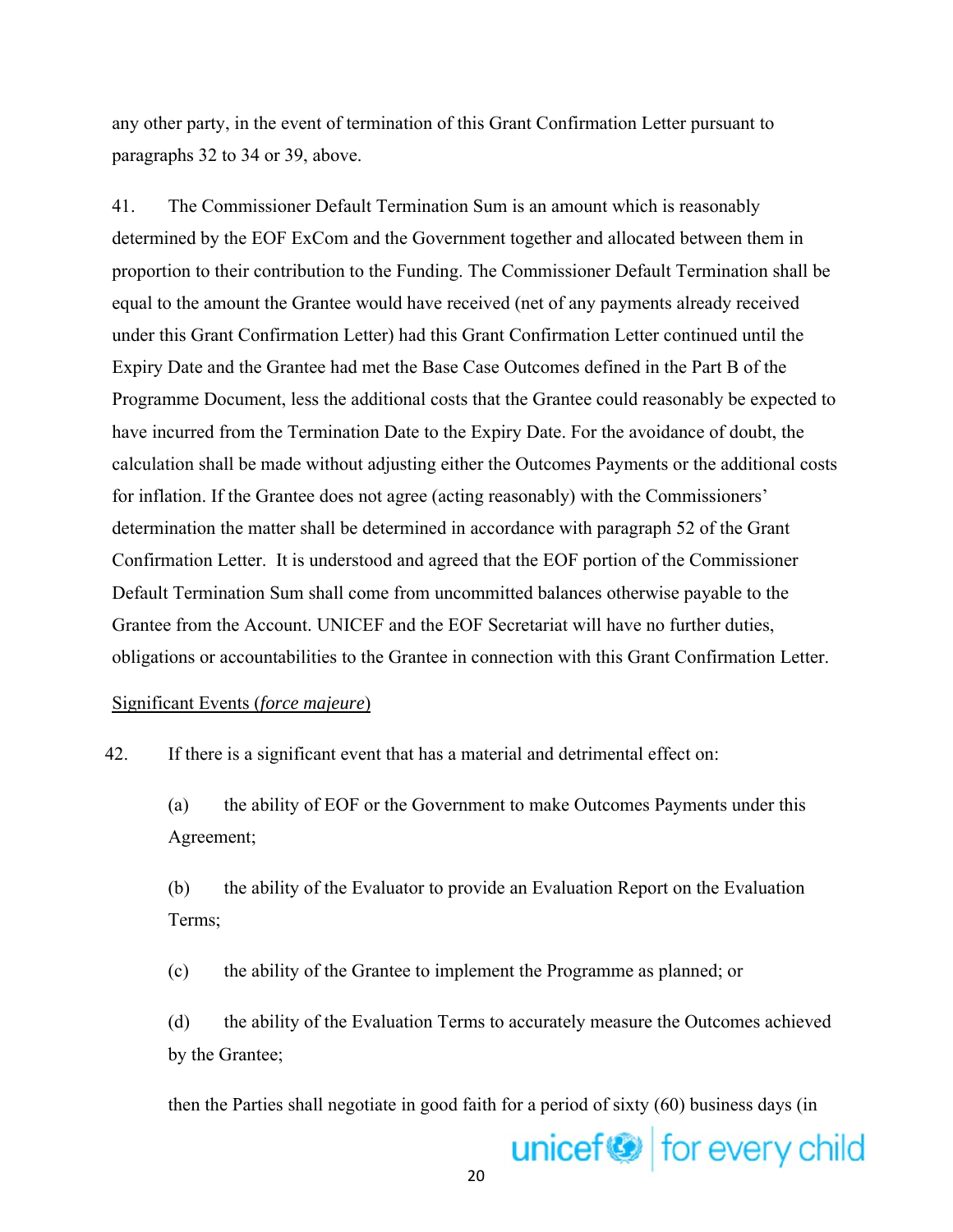New York) to agree on any amendments to this Grant Confirmation Letter or Programme Document, including changing the scale of the Programme, the Outcome Payments or the Evaluation Terms. It is understood that Paragraph 42 above will only apply to the extent that the Party seeking to rely on it (i) has not caused or contributed to the significant event through its negligence or deliberate act; (ii) notifies the other Parties as soon as practicable, stating the reason for and expected duration of the failure or delay; and (iii) used all reasonable endeavours to mitigate the effect of the significant event.

43. If, following the period of negotiations specified in paragraph 42, above, the Parties cannot agree on suitable amendments, then any Party may terminate the Grant Confirmation Letter by giving twenty (20) business days' notice (in New York) and the Grantee will have the right to claim for a termination sum (the "No Fault Termination Sum").

44. The No Fault Termination Sum is an amount determined by the Commissioners, on the basis of information available to them, including:

(a) the documented costs and expenses reasonably incurred by the Grantee directly related to the Programme; and

(b) the documented costs and expenses reasonably incurred or to be incurred by the Grantee directly related to winding down the Programme.

45. The No Fault Termination Sum shall be reduced by the total value of Outcomes Payments received by the Grantee pursuant to this Grant Confirmation Letter.

46. In case of payment of the No Fault Termination Sum to the Grantee, each of the Commissioners shall pay the portion of the No Fault Termination Sum corresponding to the proportion of their contribution to the Funding.

47. If there is a dispute as to whether an event specified in paragraph 42, above, has occurred, or if the Grantee does not agree, acting in good faith, with the Commissioners' determination of the No Fault Termination Sum, then the matter shall be deemed to be referred to dispute settlement in accordance with paragraph 52, below.

48. The Parties recognize that certain significant events that would have a material and

21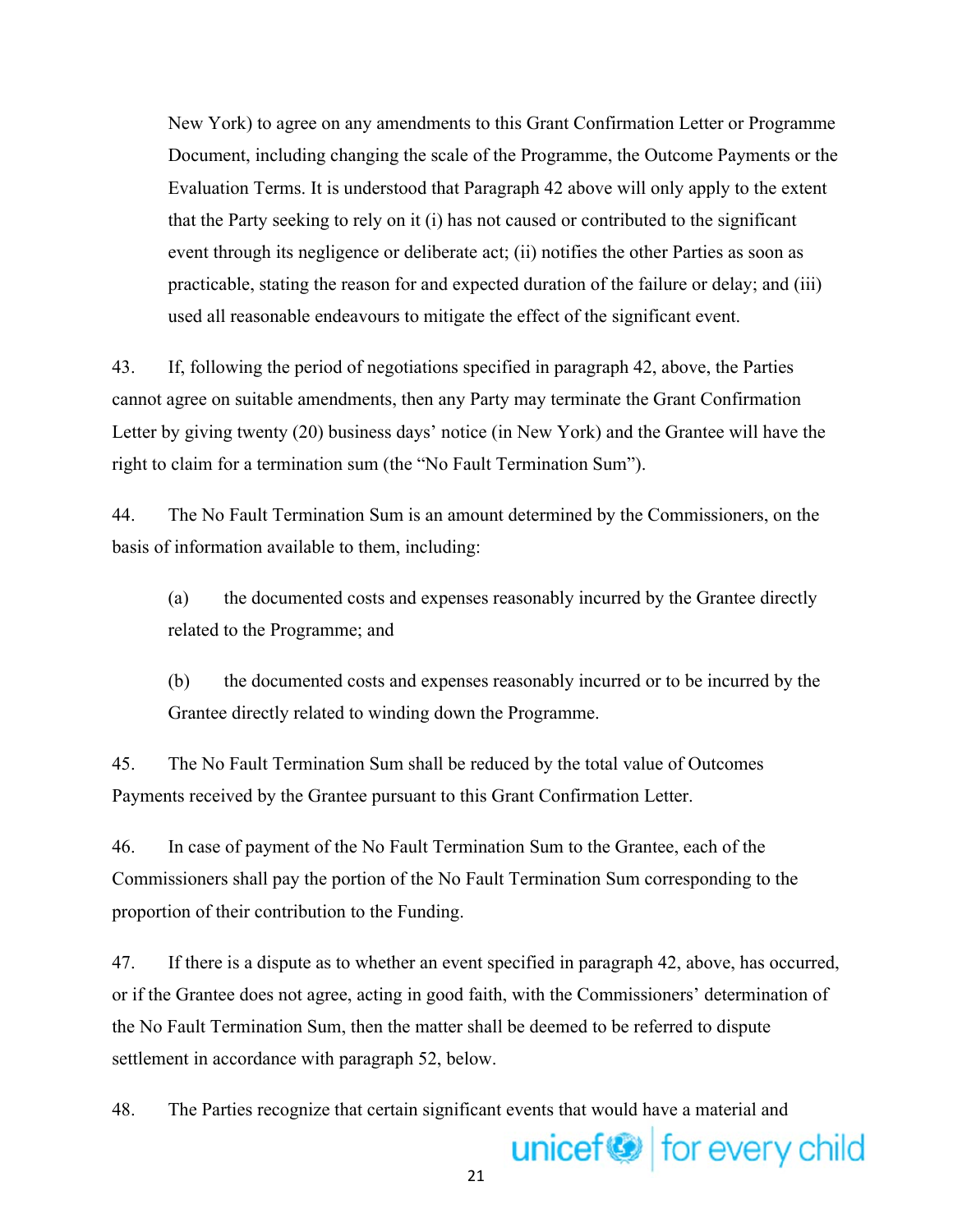detrimental effect on (a) the ability of the Grantee to implement the Programme as planned; (b) the ability of the Evaluator to provide an Evaluation Report on the Evaluation Terms; or (c) the ability of the Evaluation Terms to accurately measure the Outcomes achieved by the Grantee, may be foreseeable ("Foreseeable Significant Events"). If a Foreseeable Significant Event, as set out in the Programme Document, occurs the Parties agree that the pre-defined contingency plans and modifications to the Programme Document, as set out in the Programme Document, will apply without following the negotiation process established in paragraph 42 above. The Party seeking to rely on a Foreseeable Significant Event shall notify the other Party(ies) that a Foreseeable Significant Event has occurred. Within ten (10) business days (in New York) following receipt of such written notice the receiving Party(ies) shall respond as to whether or not it agrees. If the receiving Party(ies) agree(s), the Programme Document will be considered amended as provided for in the Programme Document without requiring modifications to this Grant Confirmation Letter. If the receiving Party(ies) disagree(s), the matter in question shall be deemed to be referred to dispute resolution in accordance with paragraph 52 below.

49. The Parties further agree that certain foreseeable events which could:

(a) have a material and detrimental impact on the ability of the Grantee to implement the Programme as planned;

(b) affect the ability of the Evaluator to provide an Evaluation Report on the Evaluation Terms; or

(c) affect the ability of the Evaluation Terms to accurately measure the Outcomes achieved by the Grantee,

shall not, for the purpose of this Grant Confirmation Letter, be considered a Significant Event ("Foreseeable Non-significant Events"). Such Foreseeable Non-significant Events are defined and set out in the Programme Document.

### Winding up; Modifications

50. When this Grant Confirmation Letter expires or is terminated, the Grantee will undertake appropriate measures to bring all activities to an orderly and prompt conclusion so as to